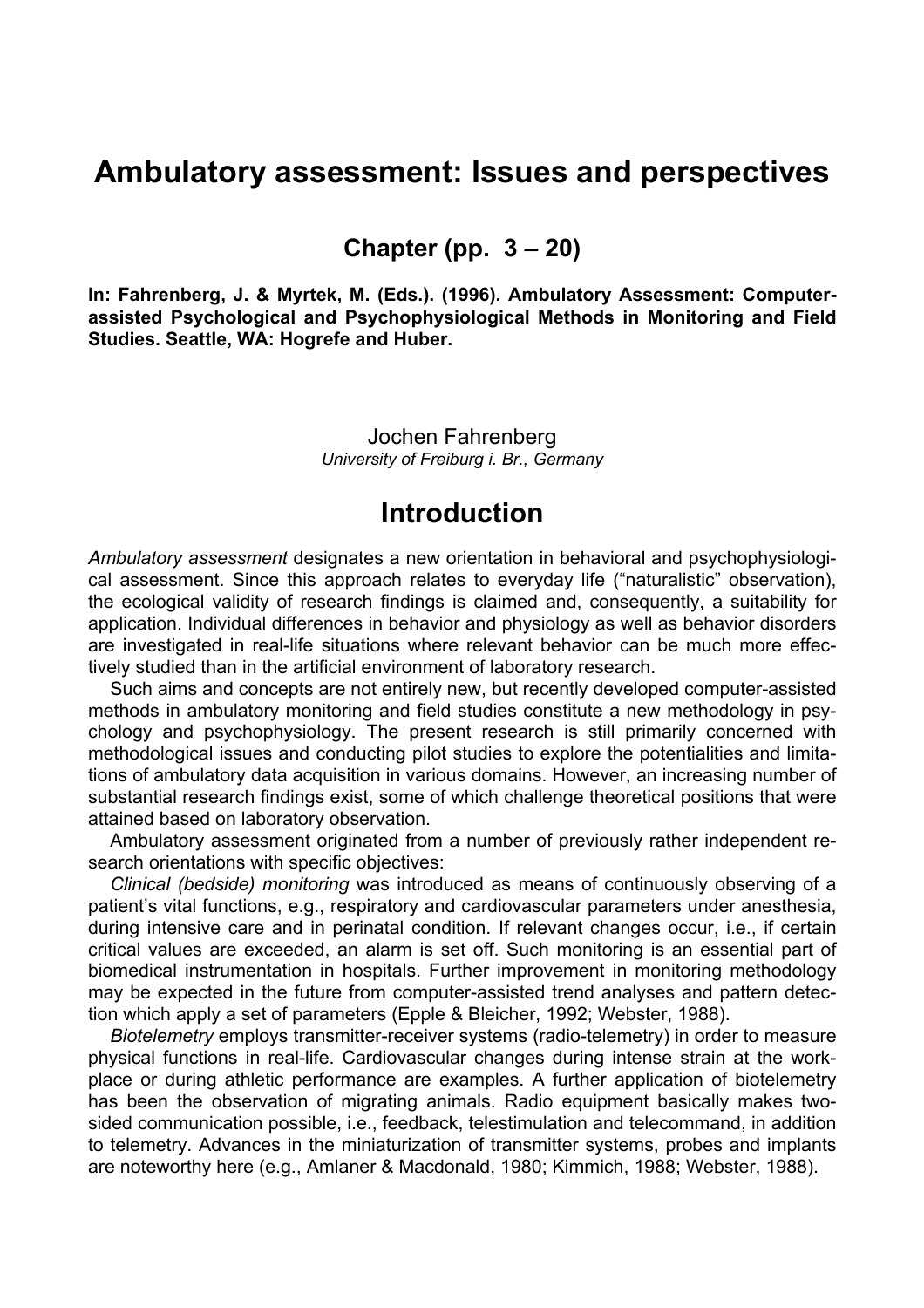*Ambulatory monitoring* means continuous observation of free- moving subjects (patients) in everyday life as compared to stationary, bedside ("wired") monitoring. Ambulatory monitoring can be conducted either by biotelemetry or by a portable recording system (Littler, 1980; Stott, 1982; Tompkins, 1988). This observation method is appropriate for patients who exhibit significant pathological symptoms which, for a number of reasons, cannot be reliably detected in the physician's office or hospital as compared to a prolonged observation in everyday life. Such cases include ventricular arrhythmia, ischaemic episodes, sleep apnea, and epileptic seizures. Here, ambulatory monitoring, furthers valid diagnoses and, as well, the stabilization of medication.

*Field research* comprises observation in natural settings in contrast to the laboratory. Field research is an essential methodology in cultural anthropology, social research (e.g., Pelto & Pelto, 1973), and ethology. Likewise, in psychology and psychophysiology some research issues require field studies to obtain valid data (Patry, 1982a; Pawlik, 1988). Observations in a natural setting may be necessary for many research questions in social psychology, developmental psychology, differential psychology, and clinical psychology. Such field studies are especially relevant, for example, in research on stress-strain or in research on mechanisms that trigger off psychological and psychophysiological symptoms.

*Behavioral assessment* is a basic methodology in psychology for observation of interindividual and intraindividual differences. Behavior observation and behavior measurement are directed at manifest behavior rather than personality traits. Such behavioral assessments are commonly used in applied and clinical psychology and, accordingly, the ecological validity of such assessments is essential. In addition to laboratory observation that reveals stimulus-response contingencies more clearly, a variety of in-vivo (in situ) tests, simulated and quasi-naturalistic settings have been developed in behavioral assessment methodology. Noteworthy are behavioral approach/ avoidance tests (BATs) which were designed to assess behavior disorders and clinical symptoms (cf. Ciminero, Calhoun & Adams, 1986; Haynes & Wilson, 1979; Nelson & Hayes, 1986; Schaller & Schmidtke, 1983; Suen & Ary, 1989).

*Ambulatory assessment* – a term we have coined here – brings together those research orientations that correspond to each other in their basic ecological perspective. Ambulatory assessment involves the acquisition of psychological data and/or physiological measures in everyday life (i.e., natural settings) according to an explicit assessment strategy which relates data, theoretical constructs, and empirical criteria specific to the given research issue.

Such field studies are not solely concerned with the ambulatory monitoring of patients, but rather include a wide spectrum of objectives and applications. Common features are: recordings in everyday life; computer-assisted methodology; attempts to minimize methoddependent reactivity; maintaining ecological validity and, therefore, outstanding practical utility for various objectives – such as monitoring and self-monitoring; screening; classification and selection; clinical diagnosis; and evaluation – in many areas of psychology and psychophysiology (Fahrenberg, 1994; Fahrenberg & Myrtek, in press; Patry 1982a; Pawlik, 1988; Perrez, 1994; Suls & Martin, 1993; Turpin, 1990).

Tape recorders and event recorders have been succeeded by more advanced instrumentation. Nowadays digital recorder/ analyzer systems are available that allow for multichannel recordings and real time analysis. Pocket computers may be used as "electronic diaries". Thus, a methodology exists which is suited to the precisely timed acquisition of behavioral measures, performance data, self-ratings of mood changes, symptoms, coping strategies, etc. Further potentialities of computer-assisted data acquisition – for example,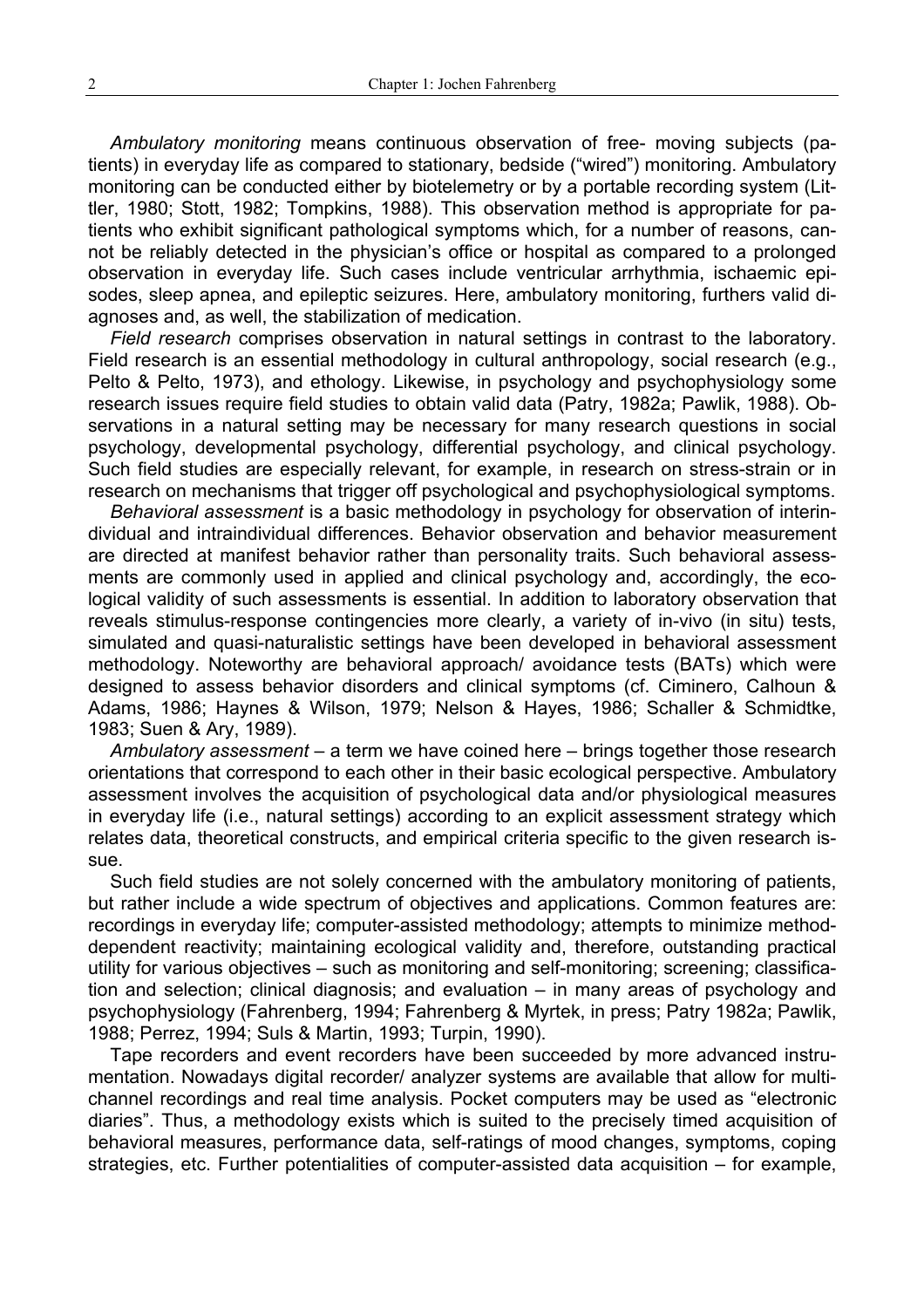strategies of feed-back and interactively conducted assessment and the integration of knowledge-based systems – have yet hardly been explored.

In medical research and practice tape recorders and biotelemetry have already been employed for many decades for diagnosis and ambulatory monitoring of risk patients. The 24-hour electrocardiogram now is a widely used, routine method in cardiology and, likewise, the ambulatory monitoring of blood pressure has become a common method. However, in psychology and psychophysiology the progress in instrumentation and the development of pocket-size computers and recorder systems have only been hesitatingly incorporated into the research methodology. Yet, the obvious ecological validity of such assessments and an increasing number of relevant findings should encourage their further application. This is especially the case when researchers are concerned with the practical utility of their findings, i.e., a direct transfer from research to application.

# **Instrumentation**

### *Psychological data acquisition*

From the beginning of experimental research, event-recorders for the timed registration of stimuli and responses have been indispensable in the psychological laboratory. Among the many types of mechanical, electromechanical and electronic devices were also portable timers, counters, and recorders. Such devices were either used by observers or subjects previously instructed on the available keys and categories for recording behavior. Particularly in clinical psychology, the monitoring and self-monitoring of symptoms was achieved with these devices (cf. Kratochwill, Mace & Mott, 1985; Rugh, Gable & Lemke, 1986; Sidowski, 1977; and the journals: Behavior Research Methods, Instruments & Computers; Behavioral Assessment; Journal of Applied Behavior Analysis).

The so-called "beeper" studies in which a programmable wristwatch provided an acoustic signal (beep) in order to prompt the subject to respond to a questionnaire concerning activities, mood, etc. is worth mentioning. Such questionnaires were used, for example in time budget research and in clinical psychology (Experience Sampling Method, ESM, Csikszentmihalyi & Larson, 1987; de Vries, 1992). Self-ratings on diary cards and an electronic data logger have been employed in medical research to evaluate symptomatic response. Hand-held computers also have a long tradition in animal research and human ethology (Noldus, 1991).

The recording of psychological data in everyday life became much easier through the availability of pocket-sized (hand-held, palm-top) computers. A suitable computer (e.g., Psion 3a, Casio PB1000) has sufficient memory capacity, a clock, a piezo-electric beeper, and an operating system that allows for flexible programming. An LCD is used to display questions and rating scales or multiple-choice items which can be answered by pressing a key, moving the cursor and pressing a key, or by typing a response (cf. Brügner, 1995; Heger, 1990b; Noldus, 1991; Pawlik & Buse, 1982; see als Myrtek, this volume). Table 1 depicts the classes of variables that may be protocolled.

The application of programmable pocket-PCs in ambulatory assessment has many advantages:

• alarm functions for prompting the subject at predefined intervals and a built-in reminder signal;

• reliable timing of input, delay of input, and duration of input;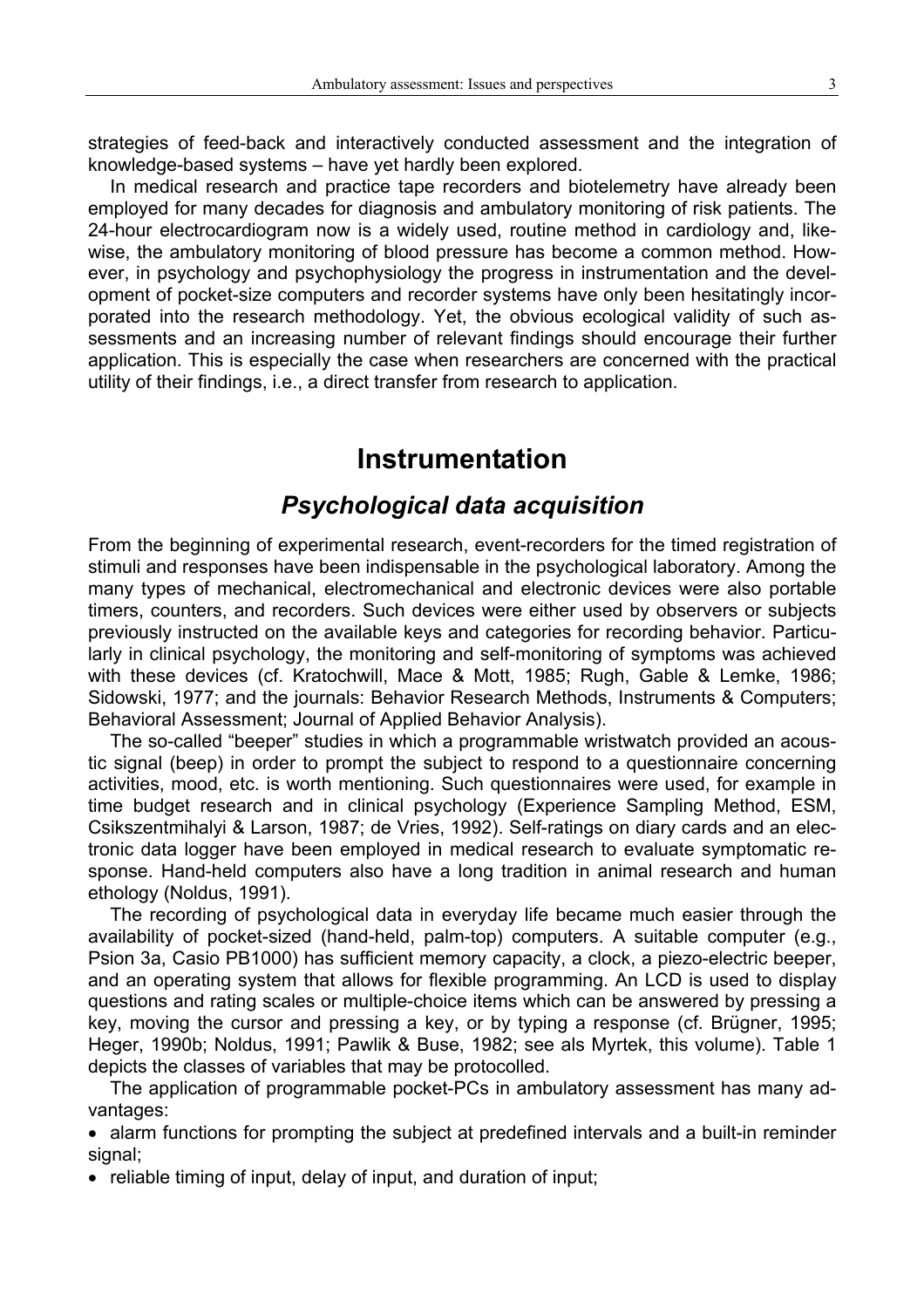- flexible layout of questions and response categories;
- branching of questions and tailor-made sequential or hierarchical strategies;
- previously recorded responses are concealed from the subject.

Generally, a higher reliability and ecological validity of such assessments can be assumed. Paper-and-pencil questionnaires and diaries lack such flexibility and exact timing of responses.

Even if subjects are told to monitor their mood and symptoms several times daily, such reports are often made from memory. Such retrospective ratings are, obviously, less accurate. Furthermore, a retrospection effect may exist. Subsequent events and experiences may systematically influence and even distort the subjective evaluation and weighting of previous states (De Longis et al., 1992; Hedges, Jandorf & Stone, 1985; Schandry & Leopold, this volume; Smith & Safer, 1993). Käppler (1994) compared the averages of 20 daily self-ratings and a retrospective rating made from memory employing the same set of items. The retrospective ratings indicated more negative mood and worries than was to be expected from the actual ratings.

Dealing with a pocket-PC requires little training. The programming, however, should control for both deliberate and unintentional operating errors. The content of the protocol, e.g., items, scales and categories, should, of course, be illustrated and explained to the

*Table 1*: Potential contents of a computer-assisted protocol *Objective setting features (observables)* location (place) and time persons and objects tasks and stimulus conditions ambient variables, e.g., temperature, noise specific events

*Behavior-report (observables*) posture and physical activity speaking, actions, and social interactions

*Performance data (measures*)

objective test scores, e.g., reaction time test self-measurements, e.g., blood sugar level

*Behavior observation concerning other subjects* ratings of behavior and social interaction

#### *Self-report (ratings)*

subjective state, e.g., mood, emotion, strain introspective experience, e.g., physical symptoms, pain evaluation of settings, i.e., situational aspects actions and goals, coping process motives and thoughts relating to setting/situation comments on tasks and specific events

*Further aspects* timing of input (signal compliance) initiation of measurements (self-monitoring) event marker artifacts and missing data comments concerning acceptance, reactivity, and compliance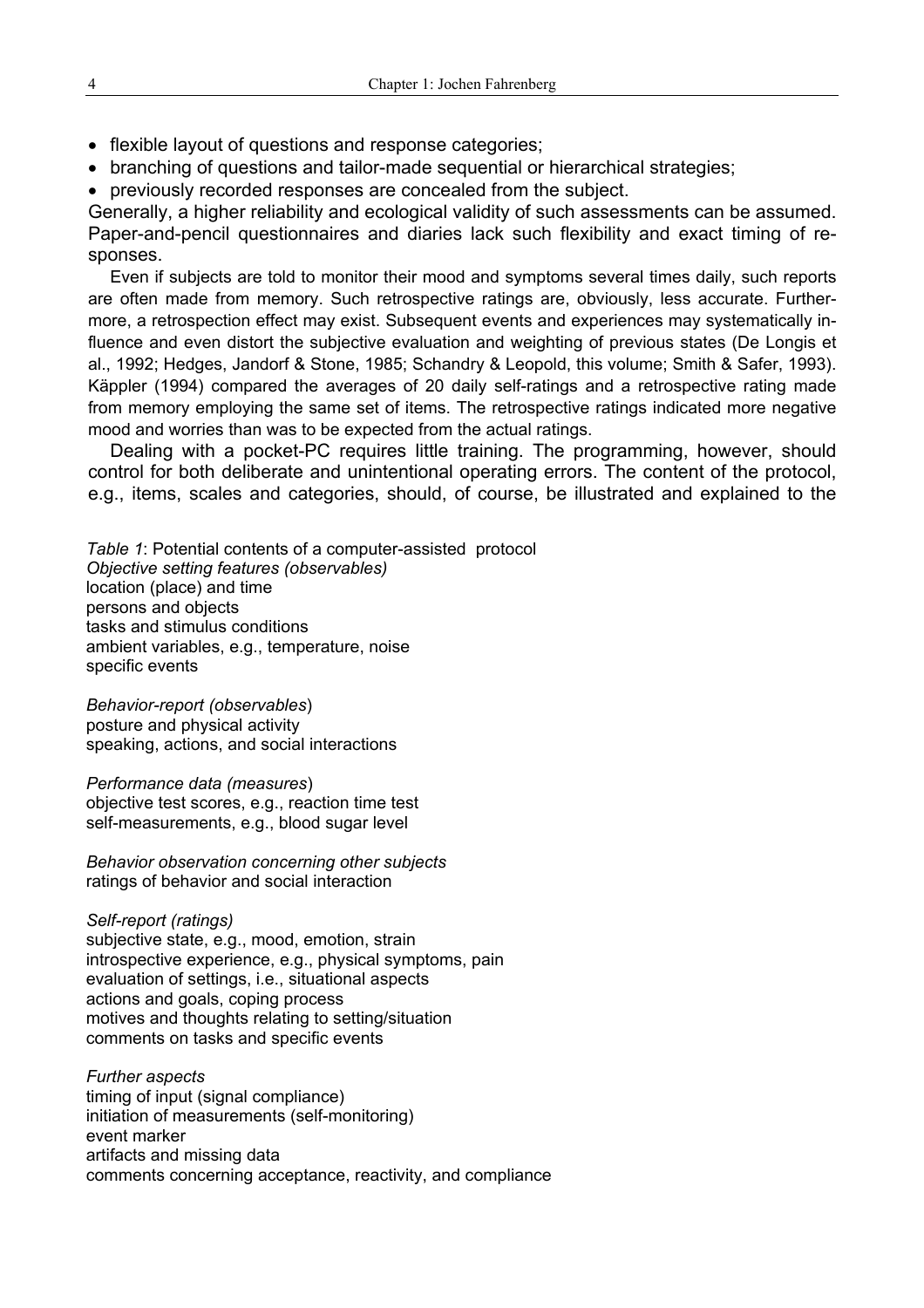subjects. Further training may be needed if complex relationships have to be reported (e.g., Perrez & Reicherts, 1989). The acceptance of such computer-assisted assessment is usually unproblematic and, on the average, the compliance with this method is satisfactory. The applications of computer-assisted and paper-and-pencil methods in order to record self-ratings of emotional state were compared by Hank and Schwenkmezger (this volume), who also investigated signal compliance in different settings.

Special recording devices have been developed for certain research questions (Jain, Mutz & Mucha, 1992; Lang, Ostermeier, Forster & Handwerker, 1991; Pawlik & Buse, 1982; Myrtek et al., 1988). But most researchers apparently chose from the generally available pocket-PC. Today's pocket-PCs also allow for programming of performance tests, whereby vigilance tasks, reaction time tasks, memory tasks, etc. are displayed on the screen (cf. Buse & Pawlik, this volume).

The instrumentation of ambulatory assessment furthermore includes voice recording by means of dictating systems that allow for the recording of approximately 60 to 120 minutes on microcassette or microdisc. Krüger and Vollrath (this volume) employed a throat microphone to obtain recordings for the analysis of speech pattern in social situations.

### *Physiological recordings*

The monitoring of the electrocardiogram was developed by Holter (1961, 1976; cf. Kennedy & Wiens, 1985) and, thus, "Holtering" became synonymous for ambulatory monitoring of the ECG and other electrophysiological functions. A few years later, portable recorders for semi-automatic and automatic, non-invasive registration of arterial blood pressure came into use (Schneider, 1968; cf. Meyer-Sabellek, 1991) and, also, for ambulatory EEG recording (Ives, & Woods, 1975) and ambulatory sleep recording (Wilkinson, Herbert & Branton, 1973).

The majority of research publications deal with the 24-hour monitoring of either the ECG or blood pressure. Technical progress has been most apparent in this domain, for example real-time analysis of essential ECG-changes, such as ST-depression and arrhythmia's, and improved BP measurement by algorithms that detect measurement errors. Ambulatory monitoring of the ECG and BP are very common methods here. Committees have been set up to provide technical recommendations and guidelines on how to examine the reliability of these methods (cf. Kligfield, 1989; Middeke et al., 1992; O'Brien et al., 1991; Sheffield et al., 1985).

Analog recorder in conjunction with the appropriate sensor/transducer technique were also employed in the ambulatory monitoring of heart rate, pulse wave velocity, impedance cardiogram, systolic time intervals, respiration, sleep apnea, electroencephalogram, polysomnogram, electromyogram, physical activity, temperature, electrodermal activity, gastrointestinal, urodynamic and genital functions (cf. overviews by Fahrenberg & Myrtek, in press; Turpin, 1990; and the Journal of Ambulatory Monitoring). In addition to such specialized equipment, then, multi-channel analog recorders in modular designs, e.g., the Medilog-System (Oxford Instruments), have become available.

The development of multi-channel digital recorder/analyzer systems began in the eighties (e.g., Kunz, Mertens & Oeste, 1982; Miles & Rule, 1982) and has since progressed so fast that every market survey is soon out-dated (e.g., Heger, 1990b; Krönig, 1995; Meyer-Sabellek, 1991). General purpose digital recorder/analyzer have been designed for longterm recordings. In addition to general purpose analog input channels and marker channels, here, specific channels, for example, for recording blood pressure, temperature and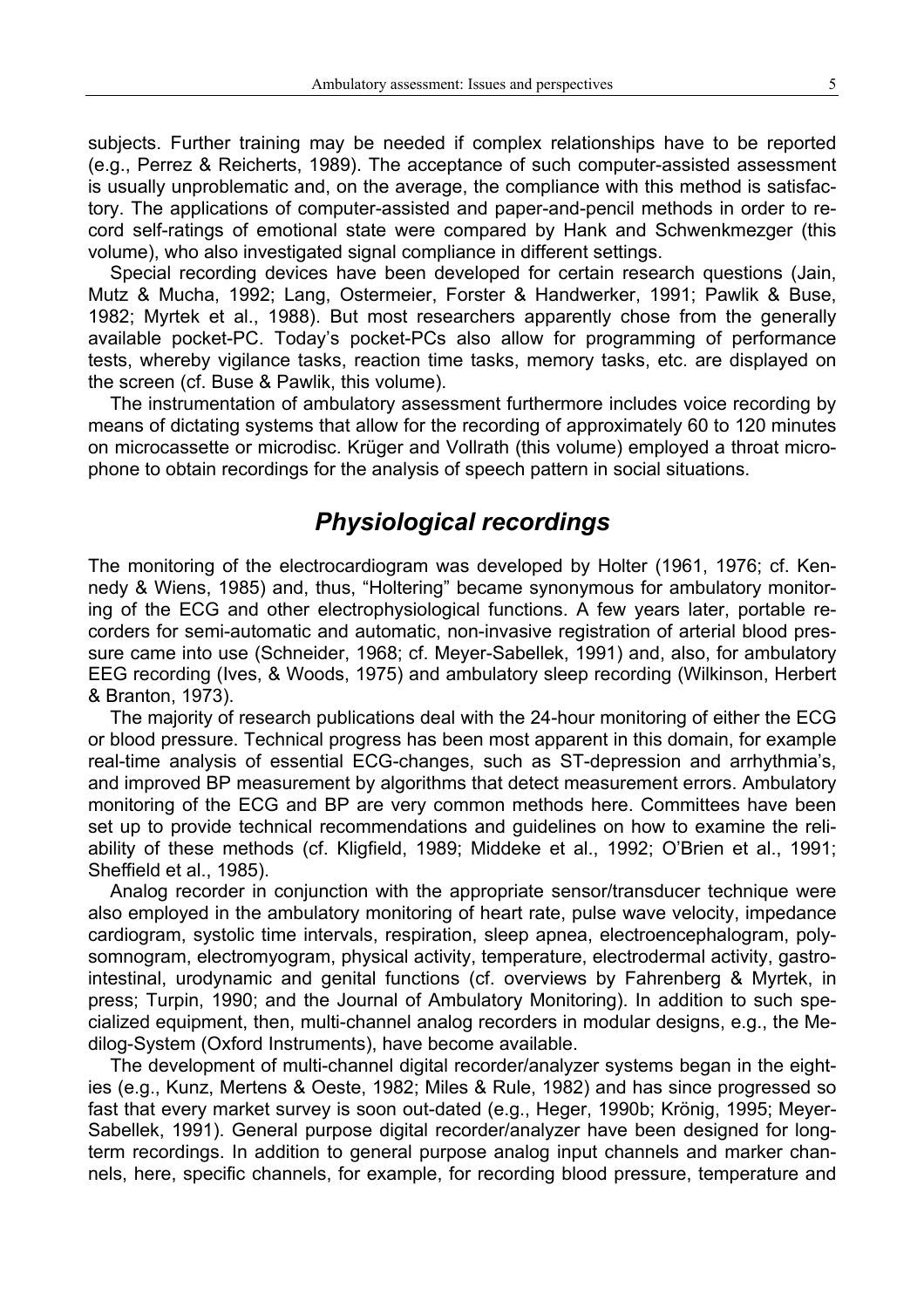electrodermal activity, may be available. Specific features include software programmable amplifier gain and high-pass and low-pass filtering plus valuable pre-processing options and real-time analysis of input.

Digital storage is usually done on RAM and, possibly on a disk (for example, a 131 MB disk allows for an eight-channel recording with a sampling rate of 100 Hz for 36 hours). The post-processing is dealt with by programs developed by the user, but standard software for parametrization, statistical analysis and graphic presentation of results will be increasingly important in this field. Such general purpose recorder/analyzer systems include the AMS (Free University, Amsterdam), Bioport (Zak GmbH, Simbach), Par-Port (Par-Elektronik GmbH, Berlin), Physio-Logger (med-Natic GmbH, München), and Vitaport (Vitaport GmbH, Erftstadt).

Recent progress in ambulatory assessment that has utilized the real-time analysis of physiological recordings for feedback and control has proved most interestingly. The subject/patient is prompted by a signal to respond to a set of questions concerning the setting, their present behavior and subjective state if a distinct increase in heart rate (accounting for effects due to physical activity) occurs (see Myrtek et al., this volume). The available equipment would already make many innovative assessment strategies possible, for example, blood pressure measurement could be triggered depending on predefined critical values concerning the ECG (e.g., heart rate change, arrhythmia's, ST-depression). Such interactive strategies are readily accessible, but have hardly been applied in psychophysiology.

Neither the device technology in digital recorder/analyzer systems nor the progress in ambulatory monitoring of endocrine responses are within the scope of this introduction (but cf. Dimsdale, 1989; Kirschbaum, Reed & Hellhammer, 1992).

### *Psychophysiological recordings*

The methodology of psychophysiological research would greatly profit from concurrent recordings of physiological responses and behavioral changes. As such a device does not exist at present, suitable equipment has to be combined for certain research questions, for example in the psychophysiological investigation of blood pressure responsiveness. This configuration may consist of a multi-channel recorder for blood pressure, heart rate, and activity, a pocket-sized computer to obtain self-ratings (cf. Schmidt & Jain, this volume), and, furthermore, a dictating system (e.g., walkman recorder) to obtain the subject's comments on the more specific aspects of behavior settings and events (cf. Fahrenberg, this volume).

Such equipment is still rather heavy and may be uncomfortable to the subject. Technical progress, however, is foreseeable. Concurrent recordings of emotional state, characteristics of the actual setting, target behavior or symptoms, and physiological changes would provide a comprehensive multimodal assessment. This methodology should facilitate the assessment of response contingencies across systemic levels (for example symptomcontext-analyses) with high ecological validity.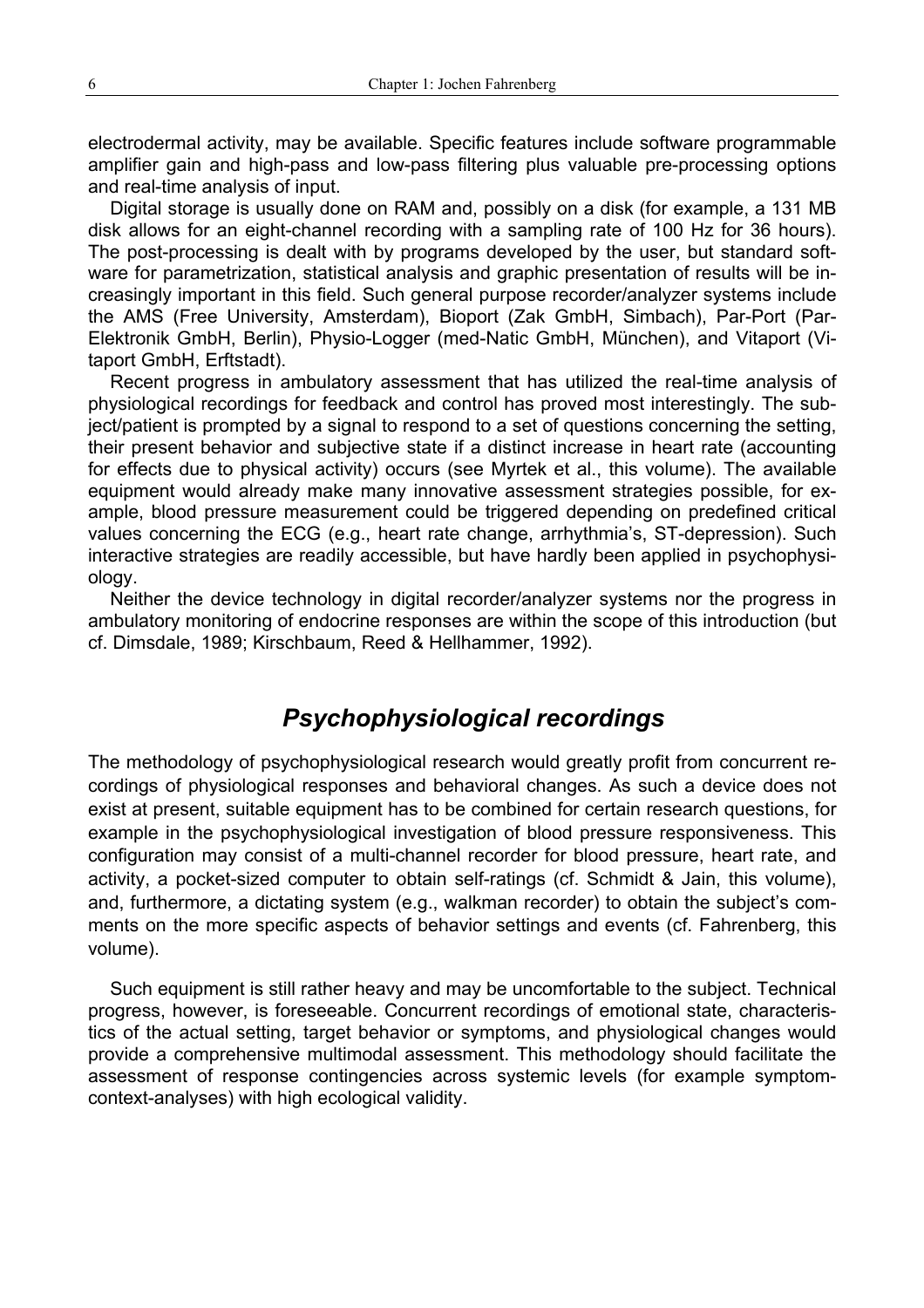## **The laboratory-field issue**

Field study and laboratory experiment have often been regarded as alternative strategies in psychological research. The laboratory provides an artificial, though standardized setting that is designed to elicit distinct behavioral responses, and thus allowing for controlled observation and experimentation. "Field" designates the multitude of real life settings where behavior occurs naturally, e.g., without being induced by an investigator.

The discussion of the laboratory-field issue has a long and often controversial history reflected by essential keywords like realism (Lebensnähe, Lewin, 1927), ecological validity and representative design (Brunswik, 1956), internal and external validity (Campbell & Stanley, 1963), socio-ecological units (Barker, 1968), and naturalistic observation (Willems & Raush, 1969). A short account of this controversy may suffice here (cf. Fahrenberg & Myrtek, in press; Patry, 1982a; Pawlik, 1988). Textbooks on research methodology point out certain features, referred to as advantages or disadvantages in evaluating laboratory experiments and field studies. Many of these statements can be subsumed under the perspective of internal vs. external validity (see Table 2). However, more differentiation appears to be needed in the laboratory-field issue.

A substantial amount of the research published by laboratories is not experimental in a strict sense. Research on patients, for instance, often employs several clinical groups or healthy controls that, per se, are not equivalent groups. The permutation of laboratory tasks or tests was often dismissed in research on individual differences in favor of presentation in a fixed order so that comparisons between subjects could be made. On the other hand, field experiments exist that actually employed a randomization of treatments, i.e., investigating the effect of caffeinated vs. decaffeinated coffee on subjective state and symp-

| <b>Laboratory Experiment</b>                                                                                                                                                                                                                                                    | <b>Field Study</b>                                                                                                                                                                                                                                          |
|---------------------------------------------------------------------------------------------------------------------------------------------------------------------------------------------------------------------------------------------------------------------------------|-------------------------------------------------------------------------------------------------------------------------------------------------------------------------------------------------------------------------------------------------------------|
| <b>Advantages/ Benefits</b>                                                                                                                                                                                                                                                     |                                                                                                                                                                                                                                                             |
| precision in hypothesis testing and (causal) infer-<br>ences<br>isolating stimuli, manipulation of independent vari-<br>ables<br>rigorous control of extraneous variables, control of<br>measurement error (reliability)<br>random assignment of subjects and treatments        | ecological validity<br>representative design concerning settings and be-<br>havior<br>derivation of context-(setting-) specific relationships<br>utility of results and treatments, direct applicability                                                    |
| Disadvantages/ Shortcomings                                                                                                                                                                                                                                                     |                                                                                                                                                                                                                                                             |
| reductionistic approach<br>artificial setting, questionable generalizability to real-<br>life<br>subject and experimenter effects, test apprehension,<br>effects of anticipation and attribution, experimenter<br>expectancy effects<br>method-dependent artifacts (reactivity) | complexity of effects<br>lack of precision in detecting functional (causal) re-<br>lationships<br>problematic control concerning independent and<br>dependent variables, covariates, and extraneous<br>variables method-dependent artifacts (reactivity)    |
| <b>Practical Aspects</b>                                                                                                                                                                                                                                                        |                                                                                                                                                                                                                                                             |
| reductionistic approach<br>artificial setting, questionable generalizability to real-<br>life<br>subject and experimenter effects, test apprehension,<br>effects of anticipation and attribution, experimenter<br>expectancy effects<br>method-dependent artifacts (reactivity) | complexity of effects<br>lack of precision in detecting functional (causal) re-<br>lationships<br>problematic control concerning independent and<br>dependent variables, covariates, and extraneous<br>variables<br>method-dependent artifacts (reactivity) |

*Table 2*: Common, although questionable notions of laboratory experiment and field study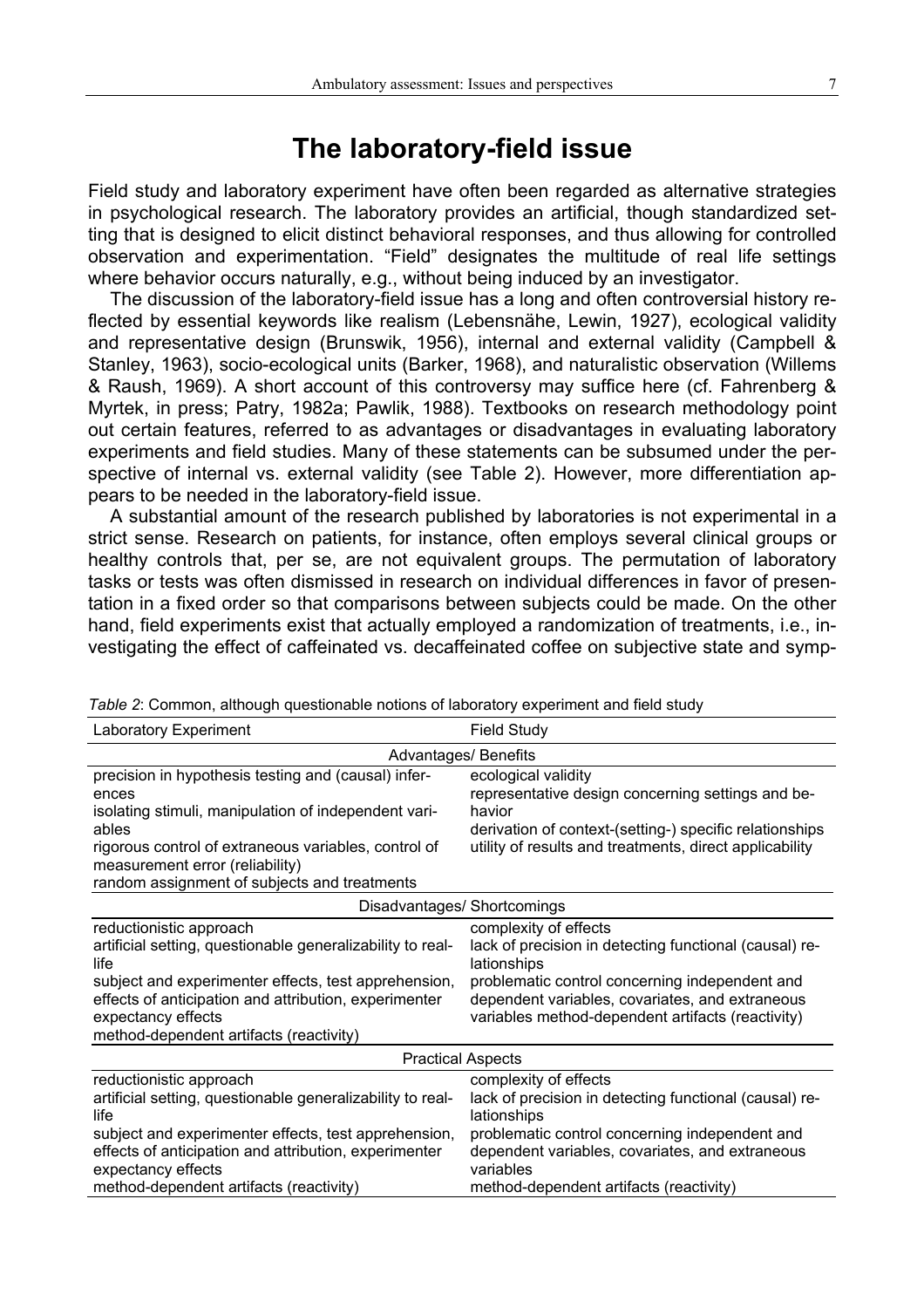toms (e.g., Höfer & Bättig, 1994). Thus, the traditional view that sharply contrasted laboratory and field research should be replaced) by a wider perspective. Among the noteworthy methodological developments were contributions that came from generalizability theory and from environmental psychology that pertain to the theory of settings and boundary variables.

The generalizability theory (Cronbach, Gleser, Nanda & Rajaratnam, 1972) assumes a universe of observations specified with respect to certain facets including scores, observers, trials, days of observation, boundary variables, etc. Generalizability studies provide estimates for the amount of variance that can be attributed to certain facets. This provides a guide for the investigator in deciding what universe of observation is to be selected and what range of generalizability can be obtained, whereby reliability and available means have to be accounted for.

A distinction has been proposed between a focal setting in the laboratory or field designed for data acquisition and, on the other hand, a criterion setting where the application of research findings is intended (Fromkin & Streufert, 1976). Relationships between independent variables (i.e., tasks) and responses may differ for both arrangements. Specific features of these settings that constitute such critical differences are called boundary variables. Some potential boundary variables are e.g., meaning and relevance of the task to the subject, characteristics of stimulus persons, interpersonal contacts, awareness of research, and consequences of behavior (Fromkin & Streufert, 1976). The range of generalizability (external validity) can be determined by the investigation of such boundary variables that may stand between specific studies and specific realms of application.

The concepts of generalizability and boundary variable, thus, have attained operational definitions. The concept of naturalistic observation, likewise, requires a more precise definition. Behavior is natural if the following conditions apply: (1) the behavior is already contained in the individual's repertoire; (2) if the activity occurs in a natural setting familiar to the subject rather than in a specifically designed research environment; and (3) if this behavior is spontaneous, i.e., independent of the investigator. Further aspects can be included in this taxonomy, e.g., whether subjects know that assessments are being made and whether they are aware of the specific hypothesis under investigation (Patry, 1982b; Tunnell, 1977).

A wide spectrum of settings ranging from natural to rigorously controlled laboratory settings has been employed in psychological research. The behavior assessment methodology comprises a variety of in-vivo (in-situ) tests, simulated and quasi-naturalistic settings, e.g., behavioral approach/avoidance tests.

The pertinent question remains, however, whether an equivalent type of behavior occurs in these settings ("gleicher Geschehenstyp" Lewin, 1927). Three possible kinds of representation were distinguished by Gadenne (1976): a certain behavior may be representative of a theoretical issue, a typical field of application, or a subject sample. Obviously, neither the first nor the second aspect of representation allows for an inference based on a sampling technique. Instead, the investigator should state those elements of the theoretical propositions which are specific to settings (contexts) and, furthermore, should delineate the intended domains of application. Gadenne (1976) holds the view that there is a common logic of research in the laboratory and in the field. The context specificity of explanatory hypotheses is an essential aspect of theories and, consequently, of the operational definition of theoretical constructs. Therefore, it would not be justified to generally assume a two-stage strategy for normal research, i.e., from laboratory experiment to generalizability studies in the field.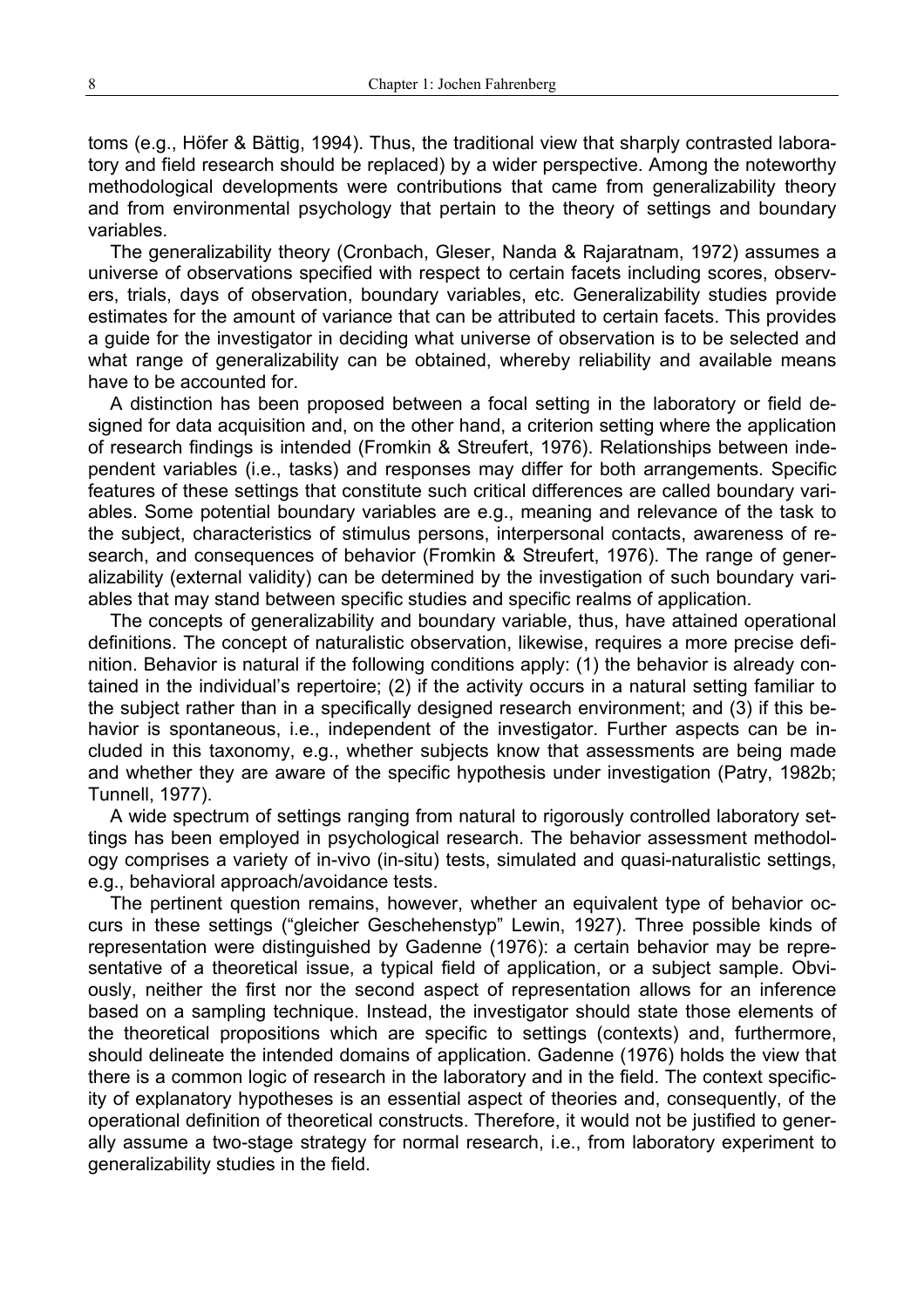*Laboratory-field comparisons* are designed to examine the validity of findings obtained in the laboratory to predict performance in real-life. In the development of psychological tests such empirical validation studies play an important role. More recently, it has been questioned whether certain diagnostic techniques and measurements in the physician's office or in the psychophysiological laboratory, e.g., blood pressure measurement, reliably predict individual differences in real-life. Laboratory-field comparisons revealed significant discrepancies. Office hypertension is a good example of how certain features of the setting and their meaning to the subject may play an important role in assessing individual differences: Blood pressure readings are elevated if the measurement is made by the physician, but normal readings are obtained in everyday life.

Laboratory-field comparisons were valuable in the evaluation of methodological issues as well as practical aspects. Field studies, apparently, are more suited for prolonged observation that may extend over days and weeks. Accordingly, there is more chance for the detection of rare events and symptoms that occur at low frequencies or only in certain settings. Generally, larger response magnitudes and more realistic effect sizes may be expected in natural settings. Prolonged observation periods make the averaging/ aggregation of measurements possible so that reliability and stability of measures may increase substantially. But field studies can be seriously threatened by the confounding of multiple effects which tend to produce "noise" and, eventually, require relatively large subject samples in order to obtain valid estimates for main effects. However, depending on the research question specific interactions may be of special interest to the investigator. The laboratory experiment remains indispensable for the necessarily reductionistic testing of explanatory hypotheses. Furthermore, the laboratory may serve as a standard of reference for the evaluation and improvement of methods for observation and measurement.

Considering the multitude of research strategies and quasi-experimental designs, it may be misleading to refer to laboratory or field study without indicating the features of the specific study under discussion. It would also be oversimplified to state methodological advantages of the laboratory experiment as obstacles in field studies and vice versa, i.e., to retain the notion of basically different research strategies instead of a wider perspective that includes laboratory and field as complementary approaches.

Basically, such an approach would lead to new types of design that should bridge the gap between laboratory and real-life settings, for example by including standardized settings in the ambulatory monitoring of blood pressure changes in order to obtain baselines and response magnitudes for reliable between-subjects and within-subject comparisons. This approach also necessitates the search for distinctive boundary variables that may affect (1) the reliability/objectivity of measurement (cf. office hypertension), and (2) the relationship between independent and dependent variables. In conclusion, the design of ambulatory assessment should provide an explicit assessment strategy (Stemmler, this volume).Methodological issues

### *Setting and situation, context and boundary variable*

Ambulatory assessment relates to a specific setting or a sequence of settings in real-life as compared to a standard laboratory environment. The psychology of settings and situations, therefore, is a fundamental issue here. However, generally accepted definitions for "setting" and "situation" cannot be found in the literature and, possibly, such definitions cannot be expected due to the controversial theoretical and methodological issues involved (for further discussion cf. Fahrenberg & Myrtek, in press; Furnham & Argyle, 1981; Kaminski, 1988; Pawlik & Buse, 1982; Stemmler, 1992; Stokols & Altman, 1987; Strohsahl & Linehan, 1986; Wicker, 1987). The following distinction is suggested here: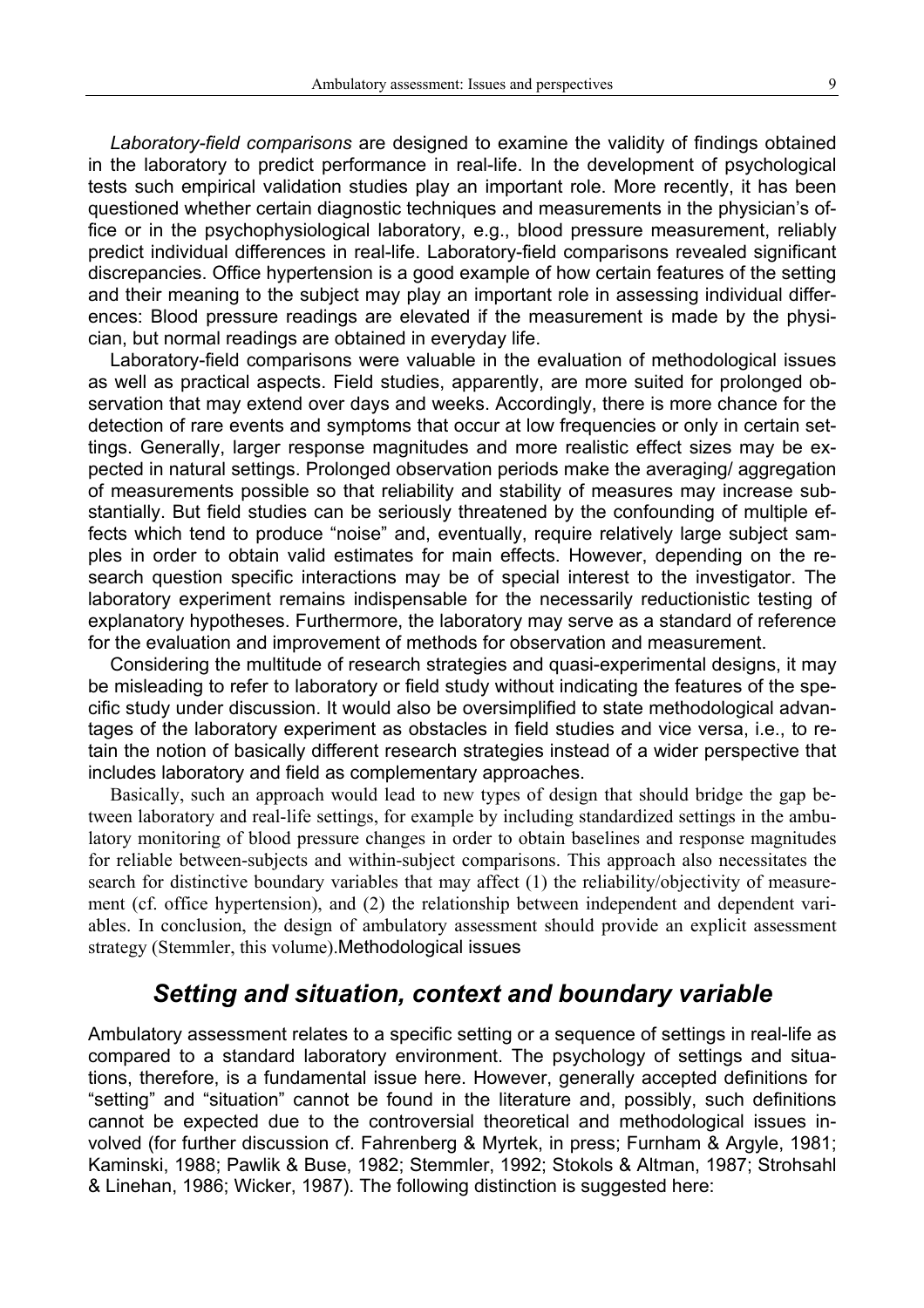*Setting* refers to external environmental conditions, e.g., an objective description of location, time, persons and objects present, and other characteristic features of a distinct part of the field. For a given setting, certain behaviors are more probable while other behaviors seldom or never can be observed. Many settings, thus, contain rather specific tasks and incentives, constituting the demand characteristics that elicit typical behavior programs.

*Situation* refers to an internal representation of a setting, i.e., a subjective description relating to experience and evaluation which constitutes the frame of reference for the individual's emotions, actions and social interactions. A situation can usually be characterized by a focal action or action tendency. Taxonomies for settings and situations have been suggested (e.g., Frederiksen, 1972; Sells, 1976), but, apparently, have not been generally accepted. Such taxonomies may refer to (1) the objective features of a setting, (2) behavior that is typically elicited in a certain setting, and (3) the evaluation of situational aspects which indicate the relative similarity of certain situations (e.g., Magnusson & Ekehammar, 1978).

A universe of settings and a universe of situations exist, but the notion that a random sample of natural settings can be obtained appears to be inadequate because a distinct population of settings/situations cannot be conceived. Sampling techniques in this respect have to be replaced by the appropriate selection of settings or aggregates of settings. Pawlik and Buse (1988), for instance, derived aggregates for classes of settings and classes of situations in order to investigate inter-setting consistency and inter-situation consistency in individual differences of behavior.

The rationale for selecting appropriate settings/situations is therefore an essential step in designing ambulatory assessment strategies. The validity of research findings and the practical utility depend on a sound theoretical and empirical justification of such decisions.

Diaries employed in ambulatory blood pressure monitoring often contain rather crude categorizations of settings, namely workplace, at home, and sleep. A psychological approach that provides essential distinctions is called for. Which setting is rather frequent or outstanding in the individual's time budget? Which setting is especially significant from a psychological-biographical point of view? Which setting is familiar enough to all subjects in the sample, which renders a between-subjects comparison possible? Which setting could be designed as a standardized condition for behavioral assessments (in-vivo testing)? In evaluating a 24-hour monitoring, furthermore, it may is essential to know whether the subject spent much time in unfamiliar settings or whether the daily course of events can be assumed to be representative, i.e., rather typical of this subject.

Both, settings and situations constitute the context for the protocol that contains observations, self-reports, and physiological measurements. Accordingly, a multitude of context variables can be enumerated which may possibly affect the findings. Thus, the concept of a boundary variable was introduced (cf. Section 3) to signify a context variable that obviously (1) influences the relationship between variables and (2) may disturb the transfer of results from a focal setting to a criterion setting.

### *Sampling and segmentation*

Ambulatory assessment, like laboratory research, requires the selection of variables, the design of time and event sampling, the segmentation of records, and appropriate data reduction in order to obtain indices suited for statistical inferences. None of these methodo-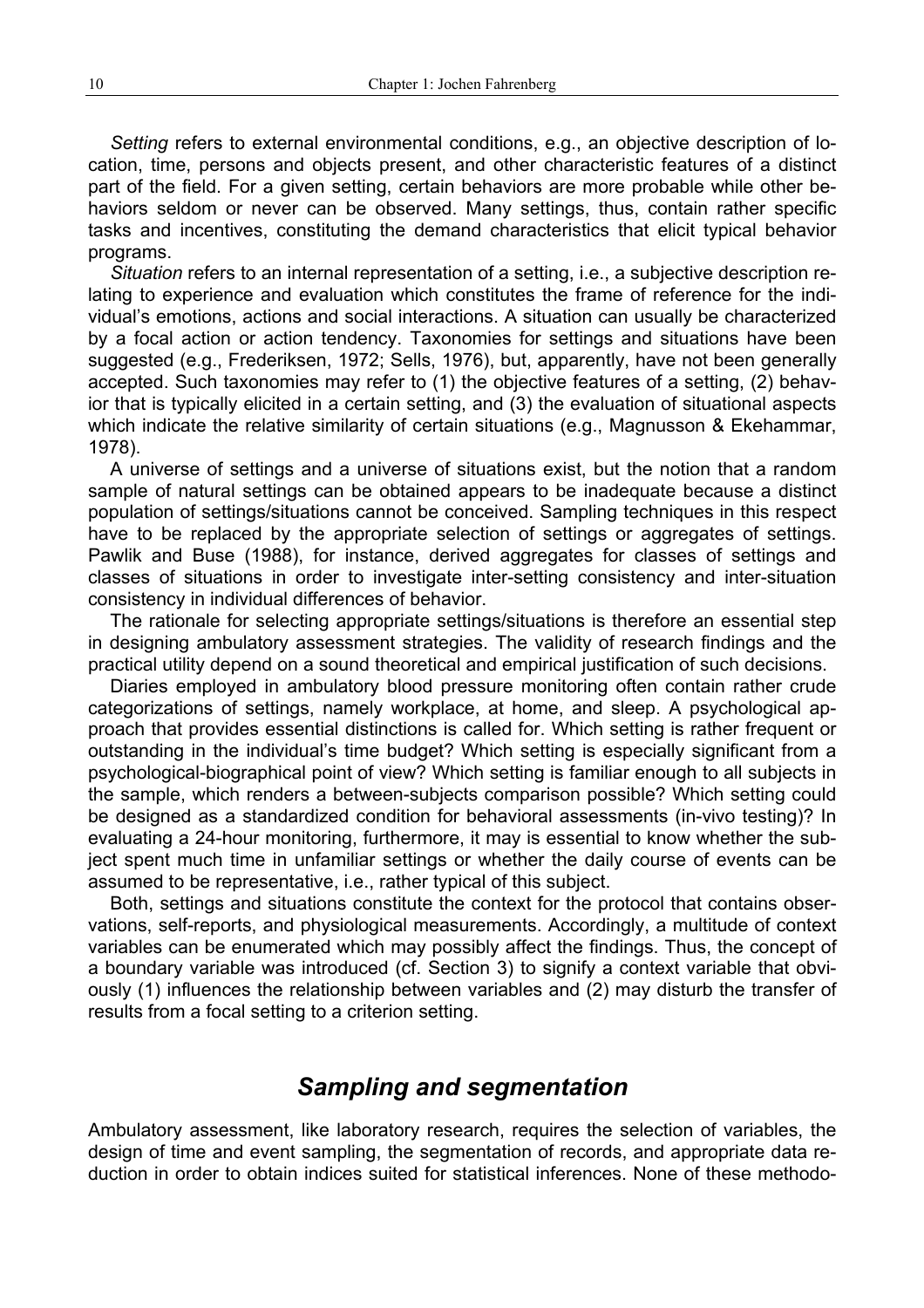logical aspects appear to be characteristic for field studies; however, time and event sampling and, accordingly, strategies in data reduction may play a more important role here. Many strategies of data acquisition are conceivable; these range from 24-hour continuous observation in ambulatory monitoring of the ECG to a complex design which combines time and event sampling of subjective state, and, furthermore, may even include ratings of momentary state, as well as retrospective ratings (cf. Fahrenberg et al., 1991; Pawlik, 1988; Perrez & Reicherts, 1989). Suls and Martin (1993) suggested a classification system for in situ methods. Report sources are self-report, surveillance-report by a trainend observer, and automated report. The recording of frequencies of behaviors may be conducted interval-contingent, signal-contingent or event-contingent. Heger (1990b) distinguished active, passive, and reactive participation of subjects in ambulatory monitoring.

An adequate design of time sampling assumes that the time course of the relevant phenomena (latency, frequency and duration) is known. Yet the time-schedule of observations or measurements is actually often the result of a compromise between cost and utility aspects and the subject's compliance to the repeated measurement. For the ambulatory monitoring of the ECG, a cost-benefit analysis has been suggested since the rate of detection of certain abnormalities in cardiac functions may depend on the duration of screening. In blood pressure monitoring the guidelines indicate that measurement intervals of 15 or 20 minutes during the day and 30 minutes at night may suffice for a valid assessment of blood pressure level and variability (cf. Middeke et al., 1992; Pickering, 1991).

Segmentation denotes the distinction of data periods which, according to theoretical or empirical criteria, constitute relatively homogeneous units of functioning within an extended course of observation. Segmentation is an often problematic but essential step, i.e., to separate pre-task and task, rest and activity, symptomatic and asymptomatic intervals, awake and asleep. In physiological recordings, steady state or response criteria can be used for segmentation and, possibly, concurrent recordings of physical activity provide cues to eliminate data periods containing artifacts. The segmentation of prolonged recordings is necessary in order to attain the essential data periods that allow for interindividual comparison, contingency analysis, and symptom-context-analysis.

The observation of distinct stimulus-response relationships will generally be more difficult in ambulatory recordings than in the laboratory. Obvious changes in behavior and physiology that are attributable to either an external event or the subject's actions may occur. Such "episodes", e.g., relevant segments that stand out from a stationary process, can be defined according to psychological and physiological criteria. Psychological and physiological episodes may coincide; however, many investigators have reported essential discrepancies, e.g., "quiet" physiological reactions or subjective symptoms without adequate somatic changes.

In psychological research various designs for computer-assisted ambulatory assessment have already been employed, whereby some of these assessments lasted for many days or weeks. In psychophysiology and in medicine, the restriction to a single 24-hour recording appears to be the preferred format due to the costly equipment. The contributions to this volume illustrate a wide spectrum of designs and assessment strategies (for further discussion cf. Stemmler, this volume; Buse & Pawlik, 1984; Delespaul, 1992; Fahrenberg & Myrtek, in press; Nelson & Hayes, 1986; Suen & Ary, 1989).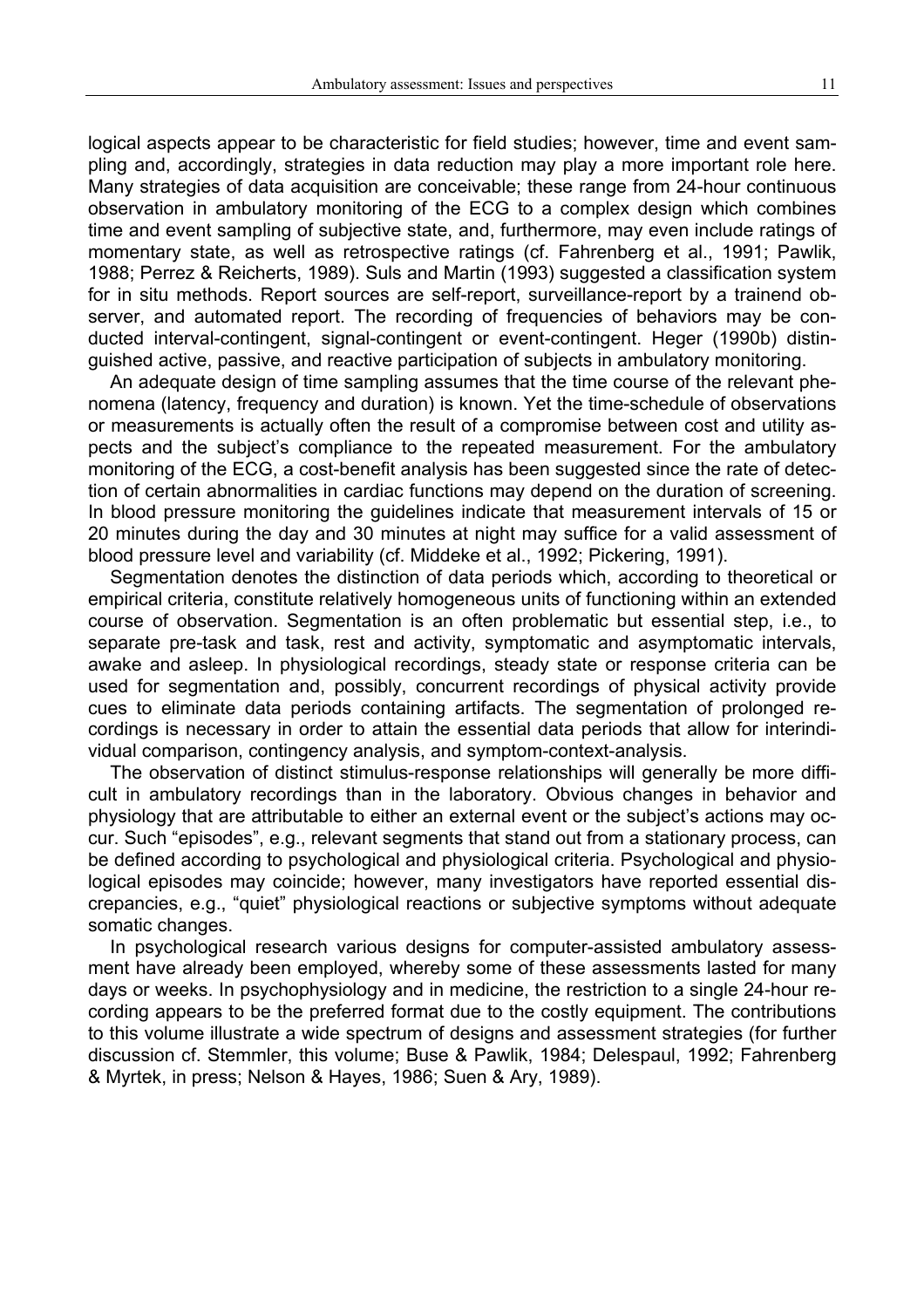### *Office hypertension – an illustration*

This introduction to methodological issues in ambulatory assessment had, so far, to follow rather abstract considerations. The assessment of office hypertension may serve to illustrate essential terms and, also, substantiate the noteworthy relevance of such recordings in everyday life.

The physician's office is a *setting* for observation and measurement. Blood pressure recording is among the *expected behavior* programs and the sphygmomanometer or electronic BP measurement device apparently provides *demand characteristics*. The patient's apprehensive evaluation is a common *experience* here. The anticipation of higher than normal readings may elicit emotional concern and, possibly, an action tendency directed at a higher compliance to medication – altogether typical aspects of this *situation*. It has been generally assumed that such measurements reliably predict BP level in real-life. 24-hour ambulatory recordings have proved that this assumption was not true for many patients who received medication although they were not hypertensive in everyday life (see Pickering, 1991). *Laboratory-field comparisons* revealed the existence of so-called office hypertension and underlined the necessity of ambulatory monitoring for diagnosis and medication adjustment in hypertensives. In such a case, the possibility exists that BP readings taken by a nurse are not elevated (Mancia et al., 1987). Doctor and nurse, then, can be understood as relevant *boundary variable* (critical difference) for these settings.

*Segmentation* of the recordings would distinguish data periods "waiting", "at rest", "physical examination", "interview", etc. Concurrent psychological and physiological *episodes* may occur when increased health concern and a sudden BP rise are elicited by a specific interview question. A *physiological episode* may be assumed when a sudden change to an upright position causes a decrease in diastolic blood pressure and increase in heart rate; a mere *psychological episode* is evident when a self-report indicates an anxiety state without obviously corresponding changes in the physiological recordings.

### *Acceptance, compliance, and reactivity*

Ambulatory assessment that employs a pocket-PC or recorder depends on a favorable attitude and appropriate motivation of the participating subjects. It is essential that the equipment is readily accepted and that a good compliance to instructions is established.

The acceptance of the pocket-PC in psychological field studies and, generally, the acceptance of ambulatory monitoring appears to be much higher than initially expected by the investigators (Hageböck, 1994; Heger, 1990a; Käppler, 1994; Murelle, Ainsworth, Bulger & Holliman, 1992; Schwenkmezger & Hank, 1993; Skinner & Allen, 1983). However, it should be noted that most studies dealt with either patients or paid voluntary student subjects. The attitude may be different for other populations or environments, for example at the workplace, in business and in industry, although the ambulatory monitoring of the ECG or BP is practiced quite often nowadays. The awareness of being equipped with a new electronic device can be a motivating condition. Furthermore, motivation can stem from participation in a relevant diagnostic procedure or in a research project, and the willingness to learn about oneself: "Everybody is his/her own blood pressure researcher (behavior analyst)".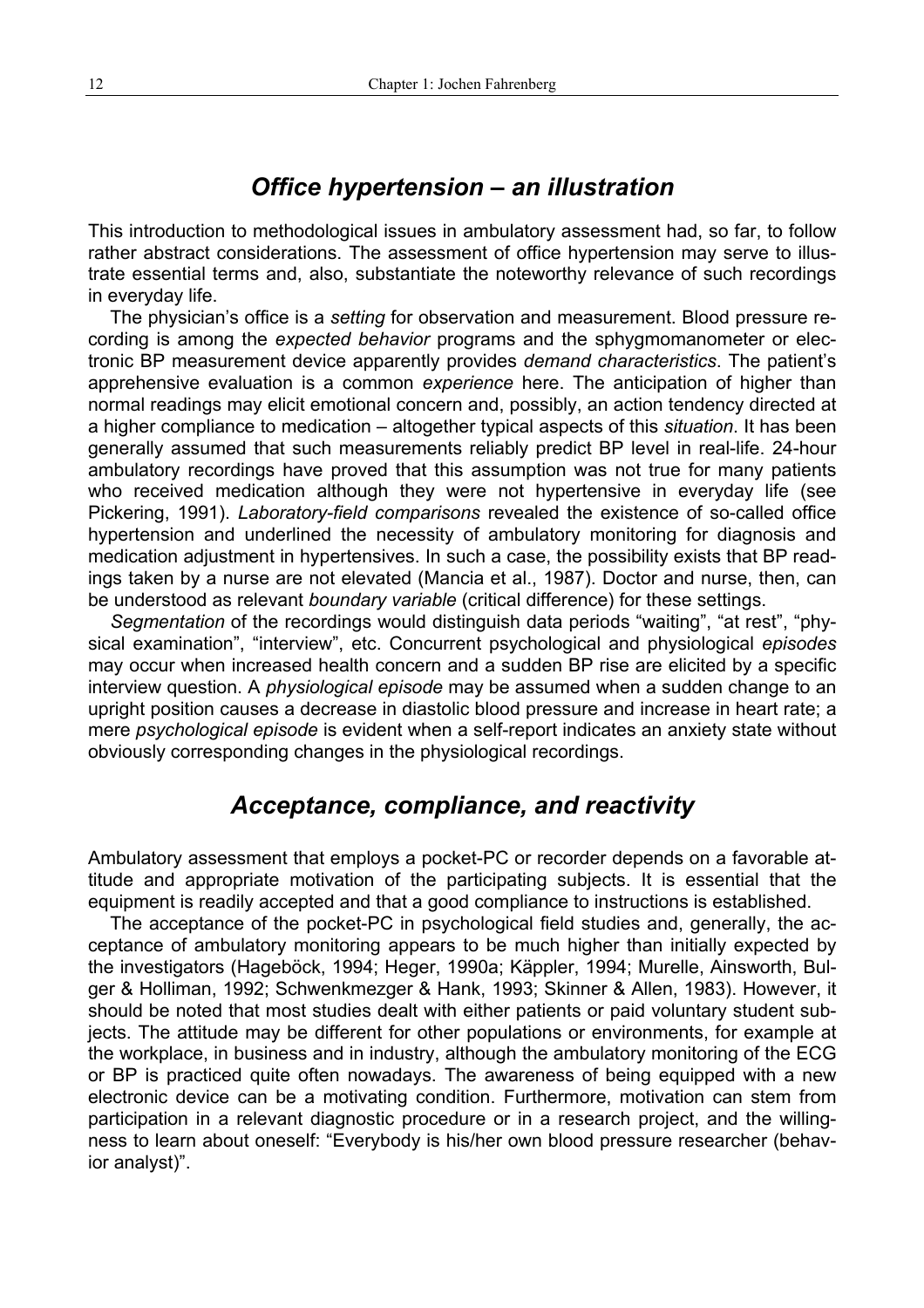A follow-up interview or questionnaire obtainable when the equipment is returned by the subject may be useful, for example, to understand the reason for incomplete diary information and to indicate further problematic aspects and possible improvements (postmonitoring interview, cf. Heger, 1990a; Jain, 1995; Käppler, 1994; Kessler, Chakko & Kessler, 1994). Such reports indicate that subjects felt disturbed when beeps occurred rather frequently, e.g., at intervals of less than an hour, especially when somebody was present or when an interesting activity was interrupted. The post-monitoring interview may disclose whether, on the average, the weight of the recorder, placement of sensors, and operating characteristics were acceptable or not. In BP monitoring, the noise of the pump when inflating the blood pressure cuff had an especially irritating effect for patients and bystanders. Manufacturers, meanwhile, have succeeded in significantly reducing operating noise in today's BP recorders.

A specific advantage of a computer-assisted method in obtaining self-reports is the exact protocol of the subject's compliance to instructions that repeatedly demand a response to beeps and questions. A reduced signal compliance is evident when the alarm is answered with delay, is overheard or deliberately ignored. Setting compliance is indicated by the rate of delays and missing data that occur in certain settings (cf. Hank & Schwenkmezger, this volume).

Reactivity means that the method of observation and measurement itself is a source of unwanted variance due to specific interactions, e.g., awareness, adaptation, sensitization, and coping tendencies (cf., Haynes & Horn, 1983; Stern, 1986; Watson & Pennebaker, 1991). Such reactivity may include a bias that is common to a class of methods or specific to one method. Obviously, non-reactive methods are an exception in psychological assessment and physiological measurement in accordance with Heisenberg's uncertainty principle: the attempt to measure a phenomenon may distort this phenomenon.

The question remains whether computer-assisted ambulatory assessment is likely to elicit a specific method-dependent reactivity not present in controlled laboratory settings. Thus, subject-experimenter interaction, expectancy effects, impression management, response sets such as social desirability or faking, and misunderstandings of instructions or tasks are not under consideration here. Three aspects of reactivity, however, appear to be rather specific for ambulatory assessment. Subjects may (1) tend to keep out of certain settings during the recording in order to avoid being monitored there; (2) tend to unintentionally or deliberately manipulate the recording systems, shift settings of the PC and even may try to get access to the program; and (3) try to test their capacities or the equipment by unusual patterns of behavior, exercise or vigorous movements.

At present, only the post-monitoring interview may reveal such effects and an evaluation is rather difficult. Little is known yet about whether it is advisable to include in the computer-assisted questionnaire a few control items and questions that directly refer to actual (non-)compliance and method-dependent effects, for example, the subject's being irritated by the beeps or having specifically changed the usual routine of daily life. The issues of acceptance, compliance, and reactivity are further referred to in contributions to the present volume.

#### *Ethical aspects*

Ethical issues that are specific to ambulatory monitoring studies have hardly been discussed yet (Schuler, 1982). Appropriate data protection is but one aspect, as ambulatory assessment may violate privacy more easily than other methods. Furthermore, significant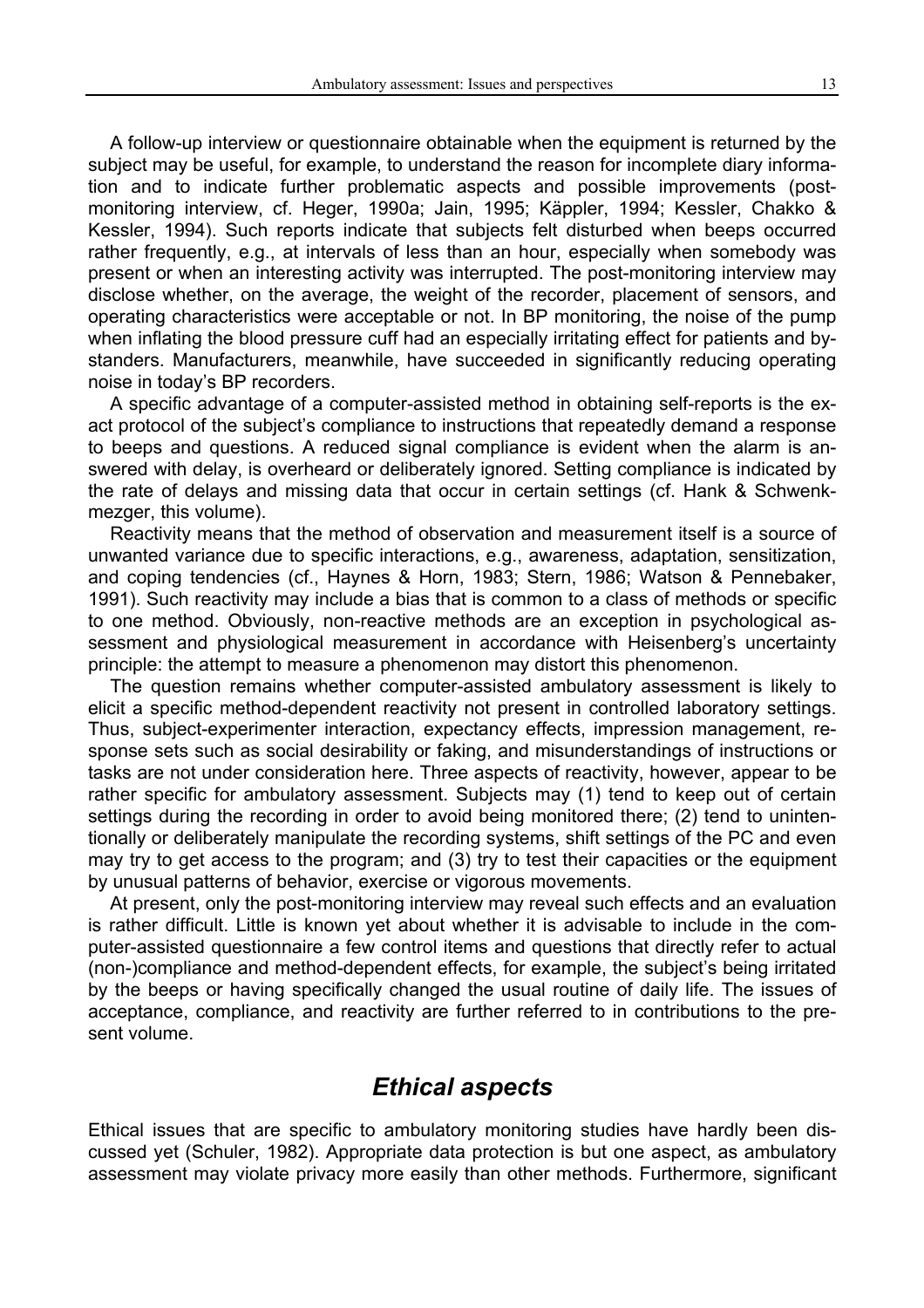others and bystanders may become involved when the observation and evaluation of settings are demanded. Obtaining the subject's informed consent before the recording starts is essential, but may be problematic since the exact course of daily activities and events cannot be anticipated. Moreover, it may be more difficult to explain the essential hypothesis of the investigation, variables, and methods of analysis than in the laboratory. The post-monitoring-interview is thus well suited to recall specific events and discuss problem-

# **Perspectives**

#### atic aspects.

In this introduction some advantages and limitations of ambulatory monitoring and assessment were discussed. The ecological perspective may lead to the attitude that psychological research should generally begin with observations in natural settings and then, eventually, move on to the laboratory for the investigation of distinct causal explanations. The experimental psychologist will, however, continue to favor the opposite strategy that relies on the laboratory and seeks for generalizations and practical utility afterwards.

However, such two-stage models of research and, even more, the long-lasting controversies over the fundamental dichotomy in laboratory-field methodology have become obsolete. A broader perspective which acknowledges the relative merits and limitations of distinct assessment strategies relating to a specific research question is more appropriate. In this case, for example, laboratory-field comparisons, field experiments, and the inclusion of standardized settings and test conditions in the design of ambulatory monitoring provide a valuable extension to conventional research designs. It is conceivable that laboratory research and ambulatory assessment may complement one another in many instances. The perspective here is that a variety of integrated laboratory-field designs will be developed in research methodology.

Computer-assisted ambulatory assessment has already led to essential new research findings in psychology and psychophysiology. However, the potentialities of digital computers have by no means been exhausted. Certain operating functions of a recorder/analyzer system are fully defined; others may be programmable or controlled interactively by the subject or can be automatically adjusted depending on the actual measurements. Real-time analysis has already been mentioned. Such signal processing may reveal patterns, trends and contingencies, provide feedback to the subject or trigger specific system functions, e.g., initiate the pocket-PC to start the questionnaire or a blood pressure measurement. Furthermore, the computer program can be used to elicit rather specific answers through the multi-level branching of questions and, also, to store individual response patterns in order to facilitate, adapt or short-cut subsequent assessments.

New strategies in computer-assisted methodology are conceivable that would include knowledge-based approaches to assist in the self-monitoring of symptoms, i.e., hypertensive blood pressure or glucose level and target behaviors like smoking. Keeping records of subjective symptom ratings, previous measurements, medication, and trend estimates could be helpful for the self-management of symptomatic behavior.

Some of these considerations may be speculative at present, but the progress in instrumentation and software development is evident. The methodology is certainly much more advanced as compared to previously used simple event recorders or the experience sampling method, employing a wristwatch and a paper-and-pencil diary. The prospects here are that innovative device technology, increase in storage capacity and advanced operating systems – e.g., for real-time analyses and interactive strategies – will become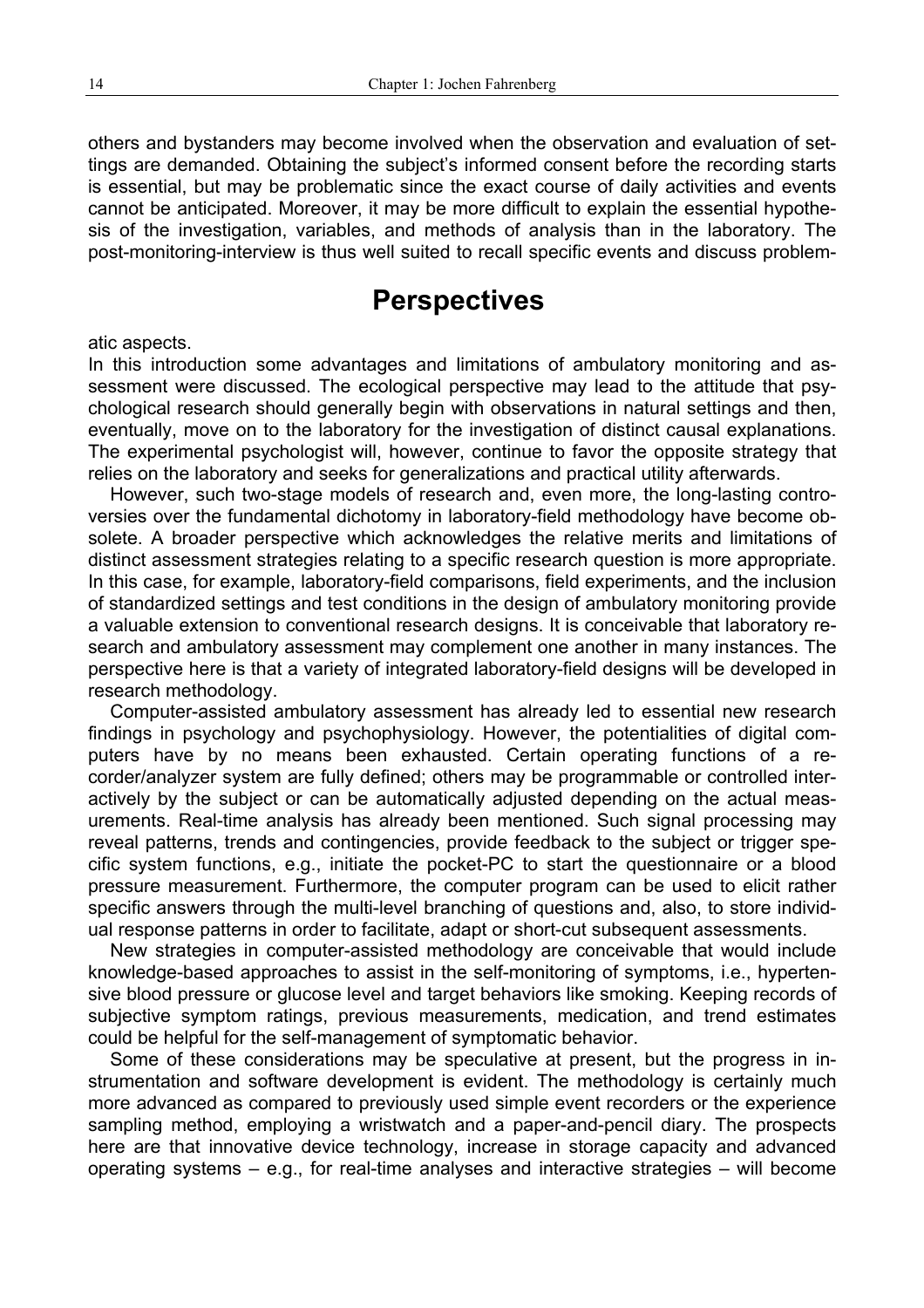available. Such progress will come faster than the willingness of most psychologists and psychophysiologists to test these options.

Basic limitations in ambulatory assessment methodology were also discussed here. Among these limitations there are two outstanding obstacles: the confounding of various effects and the obvious difficulties in appropriately comparing between subjects or within subjects if the pattern of activities strongly differs. A number of factors are inevitably left uncontrolled when conducting field studies. Such factors confound results and thus limit the internal validity of the results.

The ambulatory monitoring of ECG and BP has been widely accepted as an essential method in medical research and practice. One should note, however, the validity of this approach is not severely threatened by either the confounding of effects or the heterogeneous conditions of everyday life. The relevant issue is whether ECG abnormalities occur or not and, likewise, whether the average blood pressure is elevated in everyday life or not. A further differentiation of diagnostic findings may be of secondary interest. It can be concluded that ambulatory assessment methodology is especially useful for this kind of task. The reliability of observation was improved through prolonged recording, and the validity was backed up by adding ecological validity. A similar assessment strategy should be useful for many applications in psychology and psychophysiology.

The confounding of effects and individual differences in daily routine will most probably raise more concern when specific contexts and variables within and between subjects have been investigated. Such methodological aspects should be made explicit when an assessment strategy is defined (see Stemmler, this volume).

The benefits of ambulatory monitoring for diagnosis and management of cardiovascular diseases, and also more recent applications, for example polysomnograms and recordings of sleep apnea, are beyond doubt. The Medline key word "ambulatory monitoring" had 2108 entries (ECG 1832, blood pressure 211, other 65) between 1991 and October 1995. Ambulatory monitoring is not a major keyword in Psyclit (as a textword, it has 49 entries for the period 1984 to Sept. 1995), although many investigations in clinical psychology refer to observations in everyday life.

Substantial findings, however, were also obtained by computer-assisted ambulatory assessment in psychology and psychophysiology. The present book provides a comprehensive overview on the state of the art. Some of the findings substantiate theories and evaluations which rely on laboratory observation. But it is evident that other research findings challenge previously held views. Office hypertension was used as the illustrative example here, but there are many contributions from differential and clinical psychology, work psychology, etc. Ambulatory assessment has also been especially fruitful in generating new research questions concerning, for example, the issue of behavior consistency or the discrepancies (response fractionation) between reported symptoms and actual measurements.

In conclusion, computer-assisted ambulatory assessment is an emerging new methodology. Progress is obvious not only in instrumentation, but in assessment strategies as well. Ambulatory assessment, like any other method, has problematic aspects, in particular how to account for multiple effects in the recordings, but the benefits are evident:

- *recording* of relevant data in natural settings;
- *real-time measurement* of behavioral and physiological changes;
- *interactive real-time assessment* by automatically prompting the subject to respond to questions or instructions;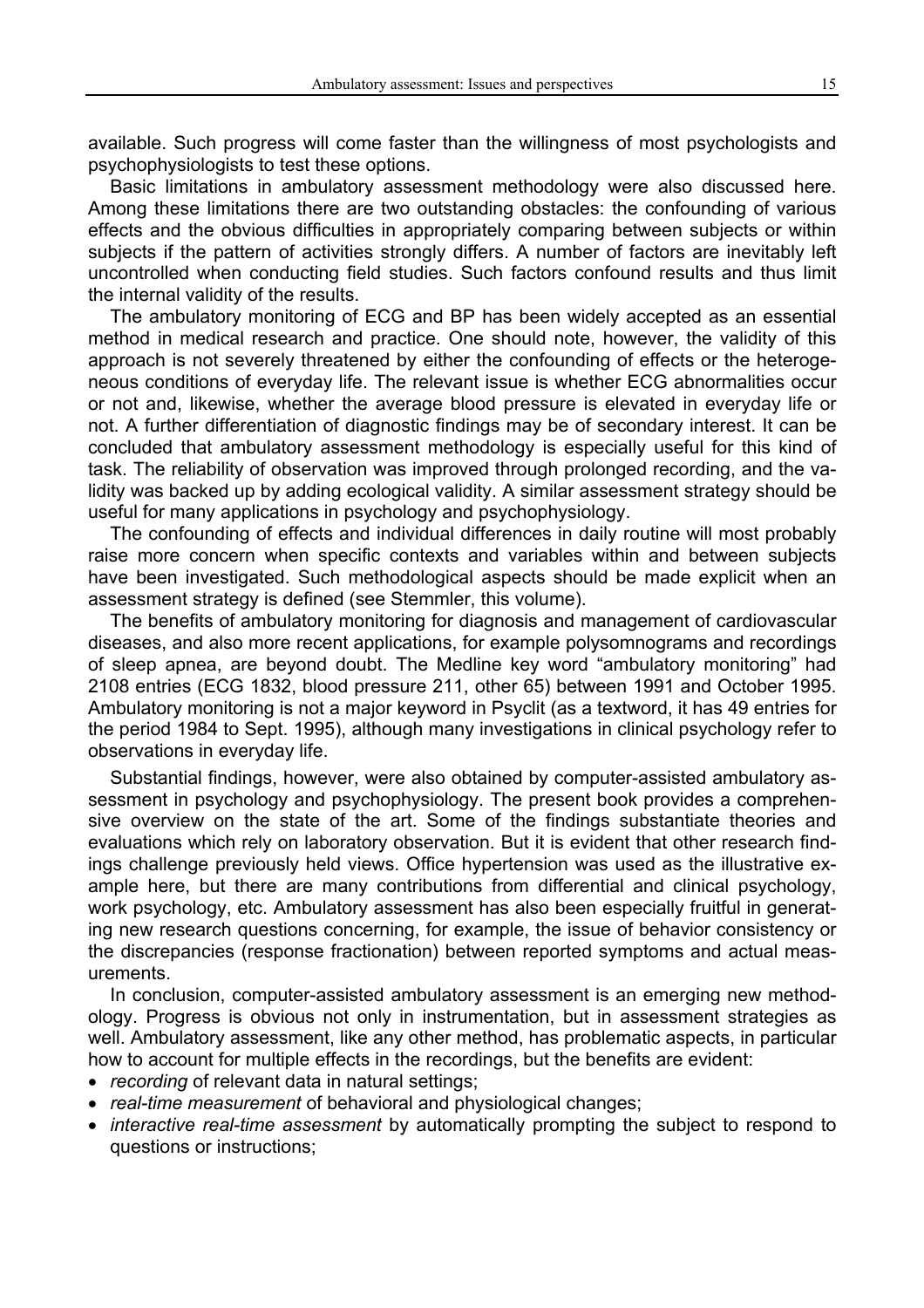- *real-time assessment and feedback* by reporting physiological changes to the subject either with or without informing as to which changes actually occurred;
- *concurrent assessment* of psychological and physiological changes (events, episodes);
- *correlation and contingency (symptom-context) analysis* across systemic levels as suggested in triple-response models (multi-modal assessment);
- *ecological validity* of findings and suitability for direct application.

Genuine research findings in relevant fields suggest further development and application of ambulatory assessment methodology.

The present book emerged out of a series of meetings from the last ten years and, particularly, from contributions to the recent Workshop "Ambulantes Monitoring und Assessment", May 18-20, 1995, at the University of Freiburg i. Br., which was supported by the Deutsche Forschungsgemeinschaft (German Research Council).

The participants of this workshop decided on an English language publication in order to reach the English speaking audience in psychology and psychophysiology. The translation

# **References**

may have affected the stylistic elegance but, hopefully, not the meaning and message.

- Amlaner, C.J. & Macdonald, P.W. (Eds.). (1980). *A handbook of biotelemetry and radio tracking.* Oxford: Pergamon Press.
- Barker, R.G. (1968). *Ecological psychology*. Stanford, Calif.: Stanford Univ. Press.
- Brügner, G. (1995). *Monitor: Ein flexibles Programm zur Datenerhebung mittels Pocket-PC. (Programmbeschreibung)*. Forschungsgruppe Psychophysiologie. Psychologisches Institut der Universität Freiburg i. Br.
- Brunswik, E. (1956). *Perception and the representative design of psychological experiments* (1947). 2nd ed. Berkeley: Univ. Calif. Press.
- Buse, L. & Pawlik, K. (1984). Inter-Setting Korrelationen und Setting-Persönlichkeits-Wechselwirkungen: Ergebnisse einer Felduntersuchung zur Konsistenz von Verhalten und Erleben. *Zeitschrift für Sozialpsychologie*, *15*, 44-59.
- Campbell, D.T. & Stanley, J.C. (1963). Experimental and quasi-experimental designs for research on teaching. In N.L. Gage (Ed.), *Handbook of research on teaching* (pp. 171-246). Chicago: Rand Mc Nally.

Cronbach, L.J., Gleser, G.C., Nanda, H., Rajaratnam, N. (1972). *The dependability of behavioral measurements: Theory of generalizability for scores and profiles*. New York: Wiley.

- Csikszentmihalyi, M. & Larson, R. (1987). Validity and reliability of the experience-sampling method. *The Journal of Nervous and Mental Disease*, *175*, 526-536.
- Delespaul, P.A.E.G. (1992). Technical note: devices and time-sampling procedures. In M. de Vries (Ed.), *The experience of psychopathology. Investigating mental disorders in their natural settings* (pp. 363-373). Cambridge: Cambridge University Press.
- DeLongis, A., Hemphill, K.J. & Lehman, D.R. (1992). A structured diary methodology for the study of daily events. In F.B. Bryant, J. Edwards, R.S. Tindale, E.J.Posavac, L Heath, E. Henderson, & Y. Suarez-Balcazar (Eds.), *Methodological issues in applied social psychology. Social psychological applications to social issues*. (Vol. 2, pp. 83-109). New York: Plenum Press.
- de Vries, M.W. (Ed.). (1992). *The experience of psychopathology. Investigating mental disorders in their natural settings.* Cambridge: Cambridge University Press.
- Dimsdale, J. (1983). Wet holter monitoring: Techniques for studying plasma responses to stress in ambulatory subjects. In T. Dembroski, T. Schmidt & G. Blümchen (Eds.), *Biobehavioral bases of coronary heart disease* (pp. 175-184). Basel: Karger.
- Epple, E. & Bleicher, E. (1992). Patientenüberwachung. In H. Hutten (Ed.) *Biomedizinische Technik 3* (S. 58-90). Berlin: Springer.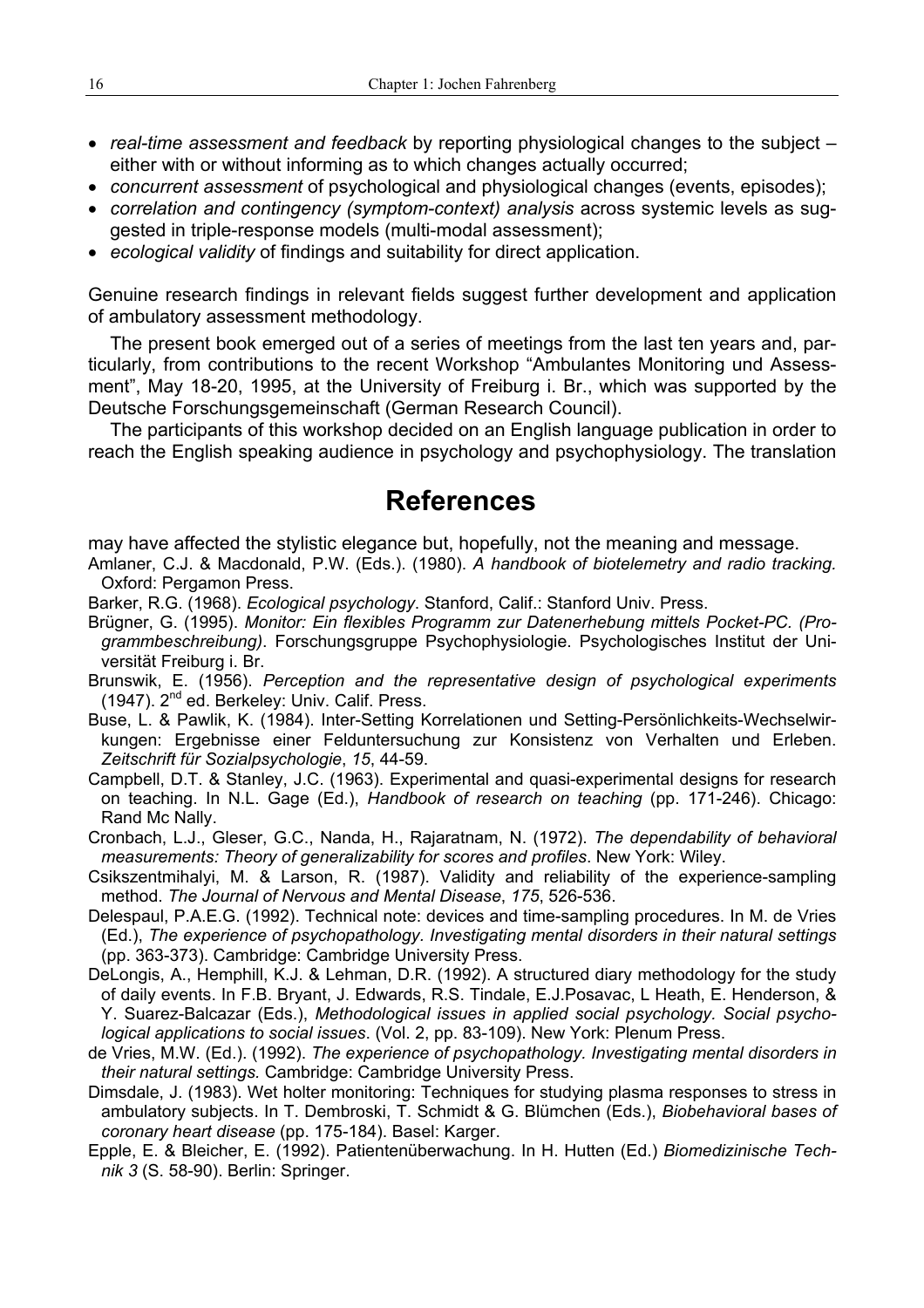Fahrenberg, J. (1994). Ambulantes Assessment. *Diagnostica*, *40*, 195-216.

- Fahrenberg, J., Foerster, F., Schneider, H.J., Müller, W. & Myrtek, M. (1984). *Aktivierungsforschung im Labor-Feld-Vergleich.* München: Minerva.
- Fahrenberg, J., Heger, R., Foerster, F. & Müller, W. (1991). Differentielle Psychophysiologie von Befinden, Blutdruck und Herzfrequenz im Labor-Feld-Vergleich. *Zeitschrift für Differentielle und Diagnostische Psychologie*, *12*, 1-25.
- Fahrenberg, J. & Myrtek, M. (in press). Ambulantes Monitoring und Assessment. In F. Rösler (Ed.), *Enzyklopädie der Psychologie: Bereich Psychophysiologie. Band 1. Grundlagen und Methoden der Psychophysiologie*. Göttingen: Hogrefe.
- Frederiksen, N.C. (1972). Toward a taxonomy of situations. *American Psychologist*, *27*, 114-123.
- Fromkin, H.L. & Streufert, S. (1976). Laboratory experimentation. In M.D. Dunnette (Ed.), *Handbook of industrial and organizational psychology* (pp. 415-465). Chicago: Rand Mc Nally.
- Furnham, A. & Argyle, M. (Eds.). (1981). *The psychology of social situations. Selected readings*. Oxford: Pergamon Press.
- Gadenne, V. (1976). *Die Gültigkeit psychologischer Untersuchungen.* Stuttgart: Kohlhammer.
- Hageböck, J. (1994). *Computerunterstützte Diagnostik in der Psychologie*. Göttingen: Hogrefe.
- Haynes, S.N. & Horn, W.F. (1983). Reactivity in behavioral observation: A review. *Behavioral Assessment*, *4*, 369-385.
- Haynes, S.N. & Wilson, C.C. (1979). *Behavioral assessment. Recent advances in methods, concepts, and applications.* San Francisco: Jossey-Bass.
- Hedges, S.M., Jandorf, L. & Stone, A.A. (1985). Meaning of daily mood assessments. *Journal of Personality and Social Psychology*, *48*, 428-434.
- Heger, R. (1990a). *Psychophysiologisches 24-Stunden-Monitoring. Methodenentwicklung und erste Ergebnisse eines multimodalen Untersuchungsansatzes bei 62 normotonen und blutdrucklabilen Studenten*. Phil. Diss., Universität Freiburg i. Br. Frankfurt.a. M.: Lang.
- Heger, R. (1990b). Apparative Datenerfassung in Feldstudien. *Diagnostica*, *36*, 60-80.
- Höfer, I. & Bättig, K. (1994). Cardiovascular, behavioral, and subjective effects of caffeine under field conditions. *Pharmacology*, *Biochemistry & Behavior*, *48*, 899-908.
- Holter, N.J. (1961). New methods for heart studies. *Science*, *134*, 1214-1220.
- Holter, N.J. (1976). Historical background and development of ambulatory monitoring. In N.K. Jacobsen & S.R. Yarnall (Eds.), *Ambulatory ECG Monitoring* (pp. 1-9). Seattle, Washington: **MCSA**
- Ives, J.R. & Woods, J.F. (1975). Four-channel 24 hour cassette recorder for long-term EEG monitoring of ambulatory patients. *Electroencephalography and Clinical Neurophysiology*, *39*, 88-92.
- Jain, A. (1995). *Kardiovaskuläre Reaktivität im Labor und im Feld. Eine komparative Studie zur Aussagekraft kardiovaskulärer Reaktivitätsparameter unter Feldbedingungen*. Phil. Diss., Universität Köln. Münster: Waxmann.
- Jain, A., Mutz, G. & Mucha, R.F. (1992). Emopad: A device to collect useful background data for psychophysiological recordings in the field (Abstract). *Journal of Psychophysiology*, *6*, 358.
- Käppler, C. (1994). *Psychophysiologische Bedingungsanalyse von Blutdruckveränderungen im alltäglichen Lebenskontext.* Phil. Diss., Universität Freiburg i. Br. Frankfurt a.M.: Lang.
- Käppler, C., Becker, H.-U. & Fahrenberg, J. (1993). Ambulantes 24-Stunden-Monitoring als psychophysiologische Assessmentstrategie: Reproduzierbarkeit, Reaktivität, Retrospektionseffekt und Bewegungskonfundierung. *Zeitschrift für Differentielle und Diagnostische Psychologie*, *14*, 235-251.
- Kaminski, G. (1988). Ökologische Perspektiven in psychologischer Diagnostik? *Zeitschrift für Differentielle und Diagnostische Psychologie*, *9*, 155-168.
- Kennedy, H.L. & Wiens, R.D. (1987). Ambulatory (Holter) electrocardiography using real-time analysis. *American Journal of Cardiology*, *59*, 1190-1195.
- Kessler, D.K., Chakko, S. & Kessler, K.M. (1994). The post-Holter interview. *Journal of Ambulatory Monitoring*, *7*, 29-31.
- Kirschbaum, C., Read, G.F. & Hellhammer, D.H. (Eds.) (1992). *Assessment of hormones and drugs in saliva in biobehavioral research*. Seattle: Hogrefe & Huber.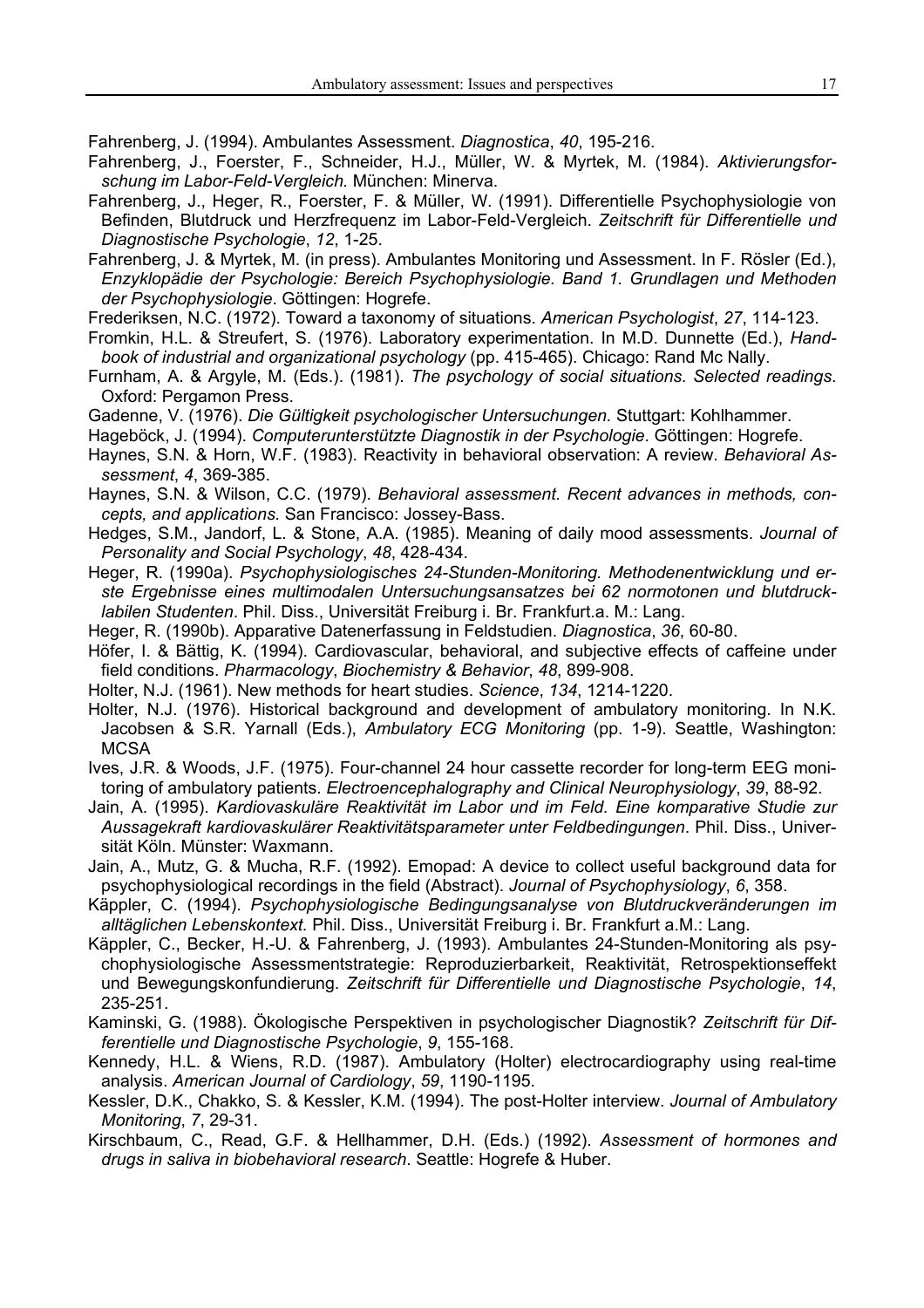- Kligfield, P. (1989). Ambulatory electrocardiographic monitoring. Methods and applications. In: N. Schneiderman, S.M. Weiss & P.G. Kaufmann (Eds.), *Handbook of research methods in cardiovascular behavioral medicine* (pp. 273-291). New York: Plenum Press.
- Kratochwill, T.R., Mace, F.C. & Mott, S.E. (1985). Research methods from applied behavior analysis. In C.R. Reynolds & V.L. Wilson (Eds.), *Methodological and statistical advances in the study of individual differences* (pp. 335-392). New York: Plenum.
- Krönig, B. (1995). ABDM aktueller Stand der Gerätetechnik. *Nieren- und Hochdruckkrankheiten*, *24*, 137-140.
- Kunz, B., Mertens, K. & Oeste, B. (1982b). *Multifaktorielles Meßsystem zur kontinuierlichen Lanzeiterfassung physiologischer Daten am Arbeitsplatz. Arbeitsbericht*. Oberpfaffenhofen: Deutsche Forschungs- und Versuchsanstalt für Luft- und Raumfahrt e.V. (DFVLR), Institut für Nachrichtentechnik.
- Lang, E., Ostermeier, M., Forster, C. & Handwerker, H.O. (1991). Die Rating-Box ein neues Gerät zur ambulanten Erfassung von subjektiven Variablen. *Biomedizinische Technik*, *36*, 210- 212.
- Lang, P., Rice, D.G. & Sternbach, R.A. (1972). The psychophysiology of emotion. In N.S. Greenfield & R.A. Sternbach (Eds.), *Handbook of Psychophysiology* (pp. 623-643). New York: Holt.
- Lewin, K. (1927). Gesetz und Experiment in der Psychologie. *Symposium*, *1*, 375-421.
- Littler, W.A. (Ed.). (1980). *Clinical and ambulatory monitoring.* London: Chapman & Hall.
- Magnusson, D. & Ekehammar, B. (1978).Similar situations similar behaviors? *Journal of Research in Personality*, *12*, 41-48.
- Mancia, G., Parati, G., Pomidossi, G., Grassi, G., Casadei, R. & Zanchetti, A. (1987). Alterting reaction and rise in blood pressure during measurement by physician and nurse. *Hypertension*, *9*, 209-215.
- Meyer-Sabellek, W. & Gotzen, R. (Eds.). (1988). *Indirekte 24-Stunden-Blutdruckmessung.* Darmstadt: Steinkopff.
- Middeke, M., Baumgart, P., Gotzen, R., Krönig, B., Rascher, W., Schrader, J. & Schulte, K.L. (1992). *Ambulante Blutdruck-Langzeitmessung (ABDM).* Stuttgart: Thieme.
- Miles, L.E. & Rule, R.B. (1982). Long term monitoring of multiple physiological parameters using a programable portable microcomputer. In F.D. Stott, E.B. Raftery, D.L. Clement & S.L. Wright (Eds.), *ISAM-Gent-1981. Proceedings of the Forth International Symposium on Ambulatory Monitoring* (pp. 249-256). London: Academic Press.
- Murrelle, L., Ainsworth, B.E., Bulger, J.D. & Holliman, S.C. (1992). Computerized mental health risk appraisal for college students: User acceptability and correlation with standard pencil-andpaper questionnaires*. American Journal of Health Promotion*, *7*, 90-92.
- Myrtek, M., Brügner, G., Fichtler, A., König, K., Müller, W., Foerster, F. & Höppner, V. (1988). Detection of emotionally induced ECG changes and their behavioral correlates: A new method for ambulatory monitoring. *European Heart Journal*, *9* (Supplement N), 55-60.
- Nelson, R.O. & Hayes, S.C. (Eds.). (1986). *Conceptual foundations of behavioral assessment.* New York: Guilford Press.
- Noldus, L.P.J.J. (1991). The Observer: A software system for collection and analysis of observational data. *Behavior Research Methods, Instruments, & Computers*, *23*, 415-429.
- O'Brien, E., Petrie, J., Littler, W., De Swiet, M., Padfield, P.L., O'Malley, K., Jamieson, M., Altman, D., Bland, M. & Atkins, N. (1991). The British Hypertension Society protocol for the evaluation of automated and semi-automated blood pressure measuring devices with special reference to ambulatory systems. *Journal of Ambulatory Monitoring*, *4*, 207-228.
- Patry, J.L. (Ed.) (1982a). *Feldforschung. Methoden und Probleme sozialwissenschaftlicher Forschung unter natürlichen Bedingungen*. Bern: Huber.
- Patry, J.L. (1982b). Laborforschung Feldforschung. In J.L. Patry (Ed.), *Feldforschung. Methoden und Probleme sozialwissenschaftlicher Forschung unter natürlichen Bedingungen* (pp. 17-42). Bern: Huber.
- Pawlik, K. (1988). "Naturalistische" Daten für Psychodiagnostik: Zur Methodik psychodiagnostischer Felderhebungen. *Zeitschrift für Differentielle und Diagnostische Psychologie*, *9*, 169-181.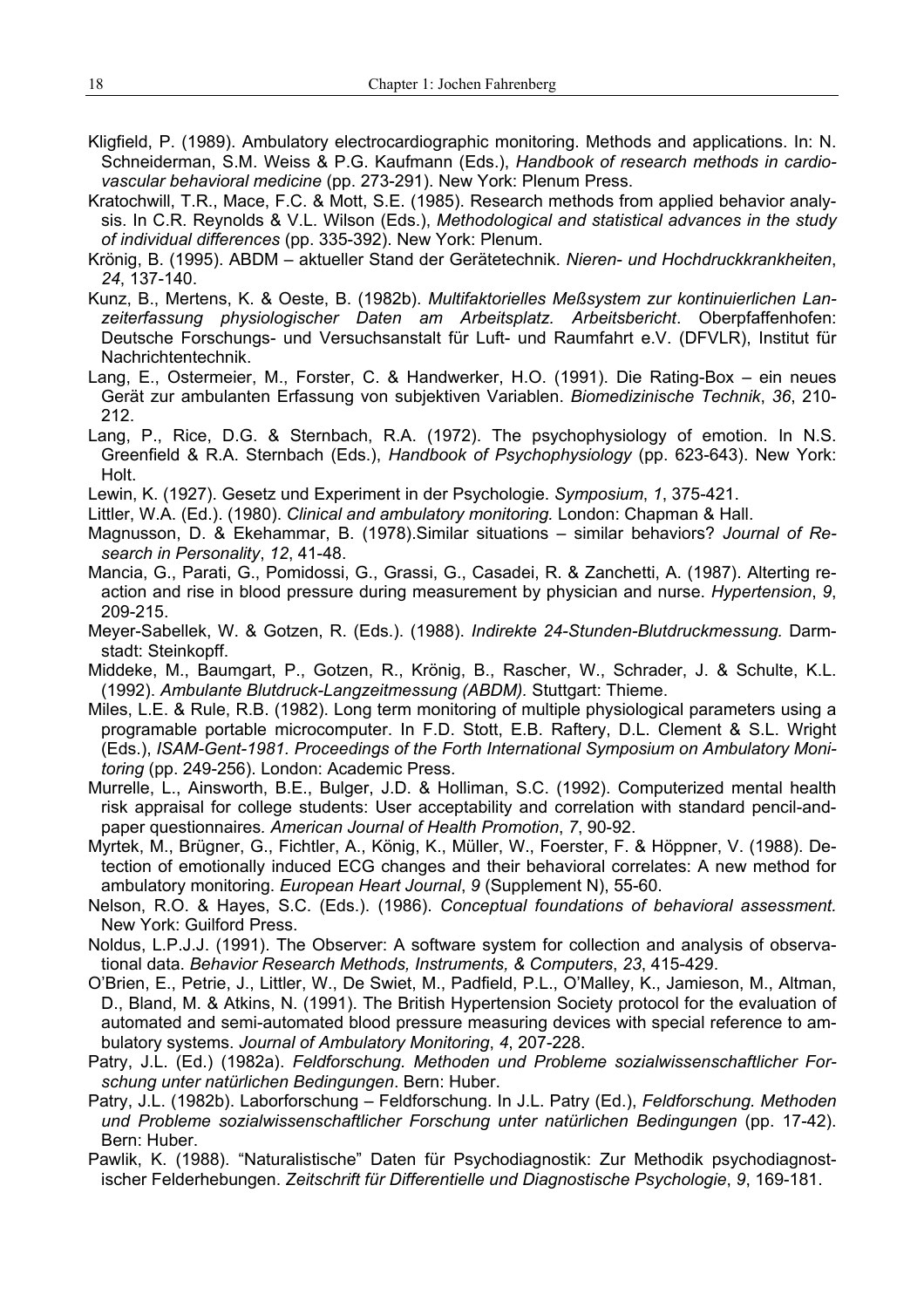- Pawlik, K. & Buse, L. (1982). Rechnergestützte Verhaltensregistrierung im Feld: Beschreibung und erste psychometrische Überprüfung einer neuen Erhebungsmethode. *Zeitschrift für Differentielle und Diagnostische Psychologie*, *3*, 101-118.
- Pelto, P.J. & Pelto, G.H. (1973). Ethnography. The field work experience. In J.J. Honigmann (Ed.), *Handbook of social and cultural anthropology* (pp. 241-288). Chicago: Rand Mc Nally.
- Perrez, M. (1994). Felddiagnostik mit besonderer Berücksichtigung der computerunterstützten Diagnostik. In R.D. Stieglitz & U. Baumann (Eds.), *Psychodiagnostik bei psychischen Störungen* (pp. 149-161). Stuttgart: Enke.
- Perrez, M. & Reicherts, M. (1989). Belastungsverarbeitung: Computerunterstützte Selbstbeobachtung im Feld. *Zeitschrift für Differentielle und Diagnostische Psychologie*, *10*, 129-139.
- Pickering, T.G. (1991). *Ambulatory monitoring and blood pressure variability*. London: Science Press.
- Rugh, J.D., Gable, R.S. & Lemke, R.R. (1986). Instrumentation for behavioral assessment. In A.R. Ciminero, K.S. Calhoun & H.E. Adams (Eds.), *Handbook of behavioral assessment* (2nd ed.) (pp. 79-108) New York: Wiley.
- Schaller, S. & Schmidtke, A. (1983). Verhaltensdiagnostik. In K.J. Groffmann & L. Michel (Eds.), *Verhaltensdiagnostik. Enzyklopädie der Psychologie. Psychologische Diagnostik Band 4* (pp. 489-701). Göttingen: Hogrefe.
- Schneider, R.A. (1968). A fully automated portable blood pressure recorder. *Journal of Applied Physiology*, *24*, 115-119.
- Schuler, H. (1982). Ethische Probleme. In J.L. Patry (Ed.), *Feldforschung* (pp. 341-364). Bern: Huber.
- Schwenkmezger, P. & Hank, P. (1993). Papier-Bleistift versus computerunterstützte Darbietung von State-Trait Fragebogen: Eine Äquivalenzüberprüfung. *Diagnostica*, *39*, 189-210.
- Sheffield, L.T., Berson, A., Bragg-Remschel, D., Gillette, P.C., Hermes, R.E., Hinkle, L., Kennedy, H., Mirvis, D.M. & Oliver, C. (1985). Recommendations for standards of instrumentation and practice in the use of ambulatory electrocardiography. *Circulation*, *71*, 626A-636A.
- Sidowski, J.B. (Ed.). (1977). Special report section observational research methods: Portable event recording systems. *Behavior Research Methods & Instrumentation*, *9*, 403-455.
- Skinner, H.A. & Allen, B.A. (1983). Does the computer make a difference? Computerized versus face-to-face versus self-report assessment of alcohol, drug, and tobacco use. *Journal of Consulting and Clinical Psychology*, *51*, 267-275.
- Smith, W.B. & Safar, M.A. (1993). Effects of present pain level on recall of chronic pain and medication use. *Pain*, *55*, 355-361.
- Stemmler, G. (1992). *Differential psychophysiology: Persons in situations*. Berlin: Springer.
- Stern, E. (1986). *Reaktivitätseffekte in Untersuchungen zur Selbstprotokollierung des Verhaltens im Feld.* Phil. Diss., Universität Hamburg. Frankfurt: Lang.
- Stokols, D. & Altman, I. (Eds.). (1987). *Handbook of environmental psychology.* New York: Wiley.
- Stott, F.D. (1982). Ambulatory monitoring. *Journal of Physics. E: Scientific Instruments*, *15*, 619- 626.
- Strohsahl, K.D. & Linehan, M.M. (1986). Basic issues in behavioral assessment. In A.R. Ciminero, K.S. Calhoun & H.E. Adams (Eds.), *Handbook of behavioral assessment* (2nd ed.) (pp. 12-46). New York: Wiley.
- Suen, H.K. & Ary, D. (1989). *Analyzing quantitative behavioral observational data.* Hillsdale, N.J.: Lawrence Erlbaum.
- Suls, J. & Martin,R.E. (1993). Daily recording and ambulatory monitoring methodologies in behavioral medicine. *Annals of Behavioral Medicine*, 15, 3-7.
- Tompkins, W.J. (1988). Ambulatory monitoring. In J.G. Webster (Ed.), *Encyclopedia of medical devices and instrumentation. Vol. 1* (pp. 20-28). New York: Wiley.
- Tunnell, G.B. (1977). Three dimensions of naturalness: An expanded definition of field research. *Psychological Bulletin*, *84*, 426-437.
- Turpin, G. (1990). Ambulatory clinical psychophysiology: an introduction to techniques and methodological issues. *Journal of Psychophysiology*, *4*, 299-304.